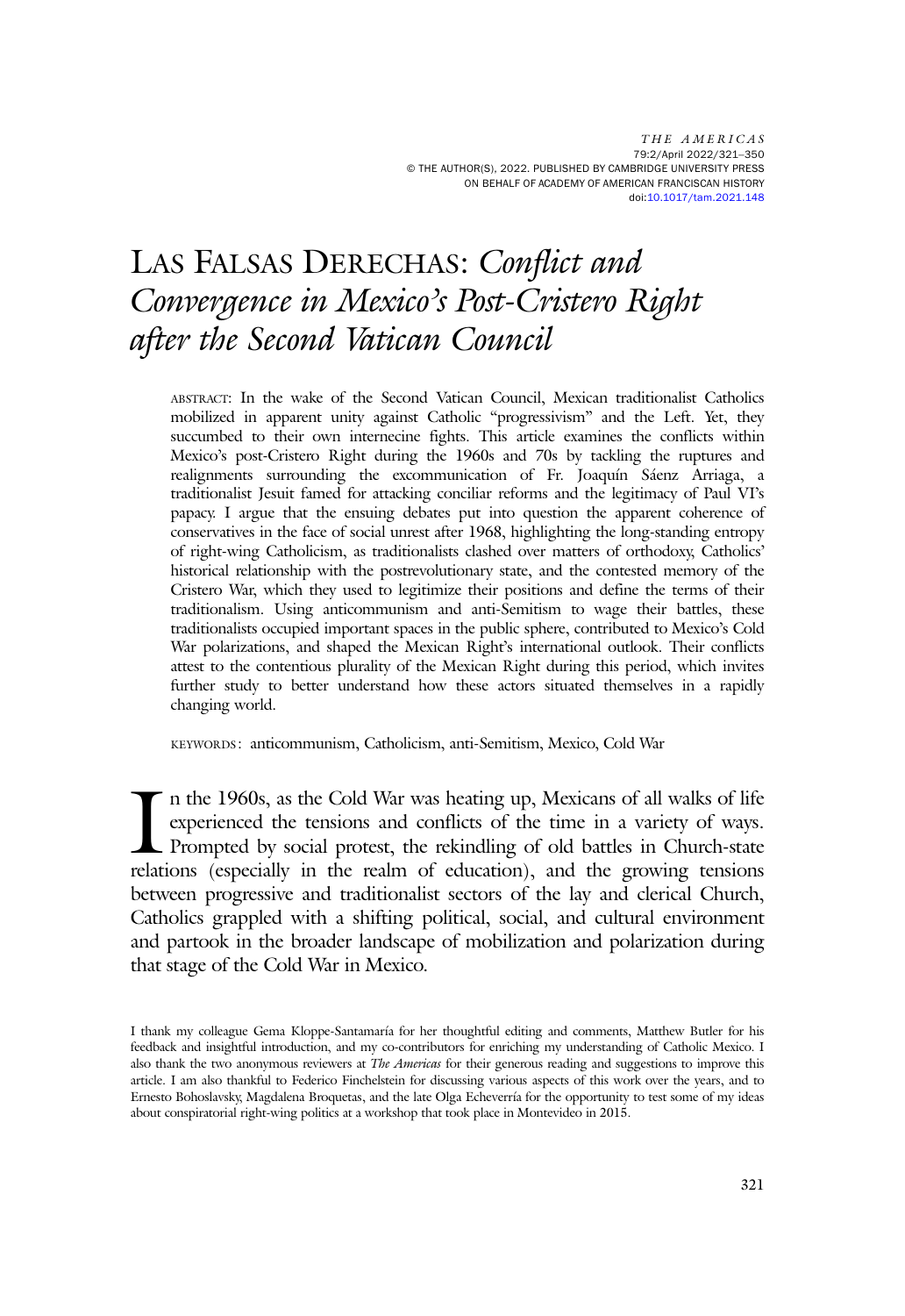Amid renewed and rising anxieties about the threat of communism, the decline of public morality, and the loss of the Catholic Church's cultural primacy, the Jesuit priest Joaquín Sáenz Arriaga warned Catholics in Mexico and abroad of an even greater danger:

"One of the most pressing phenomena of our times is the falseness, the hypocrisy, and the deceit with which evil disguises itself, taking over even the healthiest institutions. These are silent, imperceptible infiltrations that expand, dominate, and corrupt. These are las falsas derechas [the fake Right] lurking everywhere to destroy from within, to deceive and paralyze the legitimate means of defense available to those of us who struggle to preserve our spiritual patrimony. These infiltrations—Jewish, Masonic, and communist—are all part of a whole and span the entire living organism of the Church."<sup>1</sup>

By the time he published this ominous analysis (1969), Sáenz had built a global reputation as a vocal detractor of Catholic modernism and progressivism and a dissenting voice within the Mexican clergy. Printed originally in the Spanish magazine Cruzado Español and disseminated through global traditionalist channels, Sáenz's denunciation of the falsas derechas stands as an example of how traditionalist Catholics (those who contested the *aggiornamento* proposed by John XXIII and the reforms of Vatican II) dealt with the profound divisions within their own camp. It also reveals how some sectors of the Mexican clergy perceived the Church to be under siege by the forces of secularism, liberalism, and the Left, and their Catholic collaborators. Sáenz's struggle against these forces led him to speak out against the growing presence of "progressives" inside the Church, and to accuse Pope Paul VI of acting as an agent of a Judeo-communist plot to destroy the Church from within. Sáenz was an advocate of sedevacantism, that is, the claim that the Holy See under John XXIII and Paul VI was a *sede vacante*, or an "empty seat," due to their support for the reforms of the Second Vatican Council. Because of his controversial views, the Jesuit priest was excommunicated in 1971, an event that shook the traditionalist Catholic camp in Mexico and beyond, and sparked ardent public debates about the role of Catholics in public life and how they should act in the face of growing Cold War polarization.

While conspiratorial and extreme, Sáenz's diatribes signaled a distinctive moment for the postconciliar Church. On the home front, conservative Catholics mobilized to disavow communism and the influence that counterculture and the Cuban-inspired "New Left" were exerting on Mexican society, especially the youth. This critical juncture was an opportunity to reignite a sense of Catholic

<sup>1.</sup> Joaquín Sáenz Arriaga, Las falsas derechas (Mar del Plata: Editorial Montonera, 1969), 1.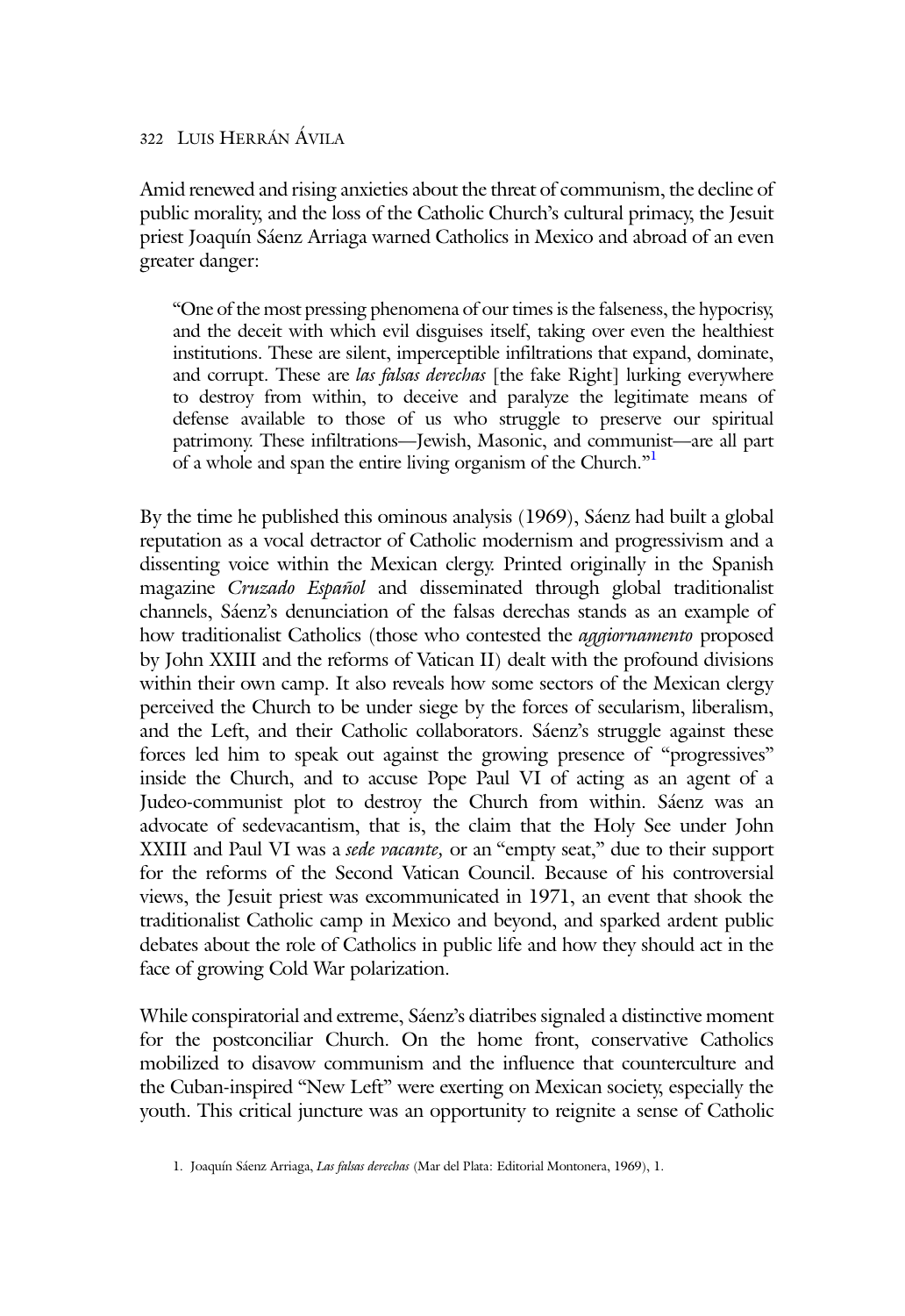national identity, galvanize support, and activate old and new social bases around a platform shaped by decades-long grievances with the postrevolutionary state. However, as I argue in this article, this sense of urgency and the broader context in which the debates over sedevacantism took place also exacerbated existing tensions within right-wing Catholicism and produced a clash among opponents to conciliar reformism. These Catholics quarreled over matters of tradition and orthodoxy, the meanings of Catholic dissidence in Mexican history, and their positions vis-à-vis the political and cultural shifts of the time.

As illustrated by the conflict and convergence between the sedevacantist Sáenz Arriaga and Catholic activist-intellectuals René Capistrán and Salvador Abascal, the post-Vatican II clash between traditionalists and progressives and the reaction of conservative sectors of Mexican society to the 1968 student movement failed to provide the ideological cohesion sought by traditionalists.<sup>2</sup> These *derechas* (right-wing forces) shared a post-Cristero identity of resistance in the face of revolutionary nationalism and a view of "progressivism" as another expression of the Judeo-communist threat to the Church. However, they had no uniform approach to these perceived challenges and engaged in bitter disputes that were ideologically and politically impactful beyond the spheres of lay and clerical Catholicism.<sup>3</sup>

Sáenz's notion of falsas derechas was a symptom of the entropy within the Catholic Right. Their conflicts were made apparent in the writings of these activist-intellectuals, in the Catholic publications they wrote for, and in the wider national and local press. Their collective attack on "progressivism," coupled with their internal disputes reflected unsolved contentions over the political role of Catholics and the historical memory of Catholic dissidence, and their manifold interpretations in light of the changes in global Catholicism, the unfolding of the Cold War, and the conflicts between Catholics and the postrevolutionary state.

Recent scholarship has stressed the centrality of the Cuban Revolution and the student movements of the 1960s in the emergence of the "New Left" in Mexico. Historians have associated these processes with the crisis and exhaustion of revolutionary nationalism, the country's insertion into the political and cultural Global Sixties, and the projection of Cold War polarizations onto Mexican

<sup>2.</sup> I am using "traditionalist" and "progressive" as two camps, defined respectively by their opposition or support for the reforms of Vatican II, with the "progressive" camp encompassing also liberationist interpretations of Christianity.

<sup>3.</sup> Throughout the article, I use the term "post-Cristero" and "post-Cristero Right" to point out the continuing influence and presence of Cristero identity in the distrust of the postrevolutionary state and the communitarian defense of Catholicism as the popular foundation of Mexican national identity.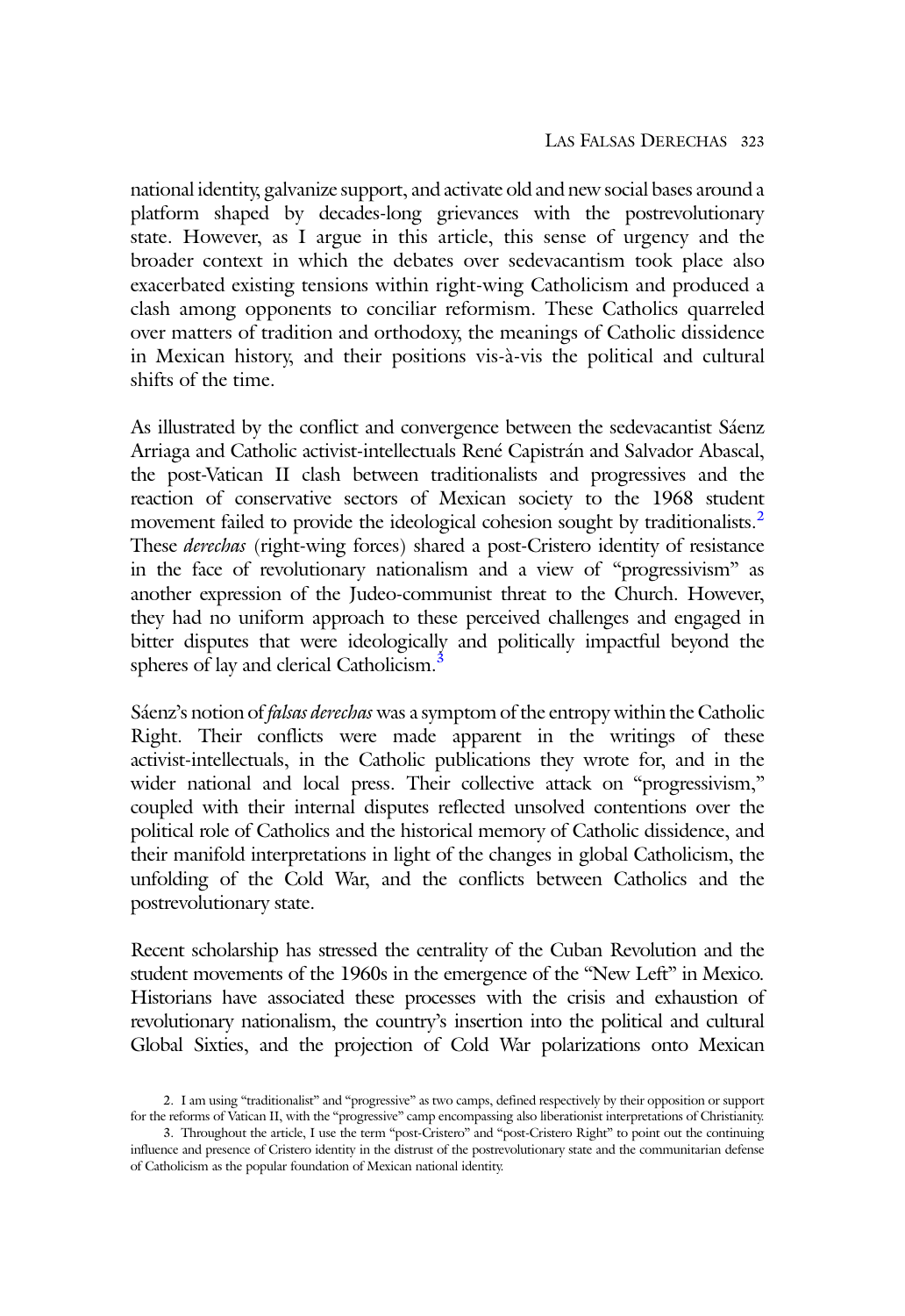society.<sup>4</sup> These were catalysts for new forms of activism and rebellion, linking the contested meanings of the Mexican Revolution with the rise of a new generation of activists, artists, and intellectuals who, as Jaime Pensado has noted, merged their dissenting views with their desire for aesthetic exploration and liberation.<sup>5</sup> Yet, the right-wing equivalent of those collective experiences remains comparatively understudied, with many fewer inquiries about similar shifts among the Mexican *derechas* during this period.<sup>6</sup>

While Mexicanists are increasingly attentive to progressive Catholicism including, but not limited to, liberation theology—the historiography of right-wing Catholicism has remained, for the most part, focused on the years preceding the Cold War. This literature revolves around Catholic resistance to early revolutionary transformations, including the Cristero War (1926–29), the opposition to the reformist presidency of Lázaro Cárdenas (1934–40), and the modus vivendi reached by Church and state under president Manuel Ávila Camacho  $(1940-46)$ .<sup>7</sup> Owing to Jean Meyer's landmark study of the Cristeros, a renewed literature on Catholic mobilization during and after the Cristero War has revisited the strategies, motivations, trajectories, and aspirations of Catholics, both urban and rural.<sup>8</sup> Robert Curley, for instance, highlights the modern character of religious practice, especially in the interweaving of religion and citizenship, and the plight of Catholics as they placed themselves front and center in broader processes of contestation of revolutionary nationalism and state-making. For Curley, the Cristero War left a strong legacy of challenges to secularism, even if "paradoxically, religious rebellion destroyed political Catholicism as a movement with national aspirations."<sup>9</sup> A noteworthy body of

9. Robert Curley, Citizens and Believers: Religion and Politics in Revolutionary Jalisco, 1900–1930 (Albuquerque: University of New Mexico Press, 2018).

<sup>4.</sup> Eric Zolov, The Last Good Neighbor: Mexico in the Global Sixties (Durham: Duke University Press, 2021); Renata Keller, Mexico's Cold War: Cuba, the United States, and the Legacy of the Mexican Revolution. (Cambridge: Cambridge University Press, 2015); Jaime Pensado, Rebel Mexico: Student Unrest and Authoritarian Political Culture During the Long Sixties (Stanford: Stanford University Press, 2013); Eric Zolov, Refried Elvis: The Rise of Mexican Counterculture (Berkeley: University of California Press, 1999).

<sup>5.</sup> Eric Zolov, "Expanding Our Conceptual Horizons: The Shift from an Old to a New Left in Latin America," A Contracorriente 5:2 (Winter 2008): 47–73; Pensado, Rebel Mexico.

<sup>6.</sup> Xóchitl Campos López and Diego Martín Velázquez, coords., La derecha mexicana en el siglo XX: agonía, transformación y supervivencia (Puebla: Benemérita Universidad Autónoma de Puebla [hereafter BUAP], 2017); Carmen Collado, coord., Las derechas en el México contemporáneo (Mexico City: Instituto Mora, 2015); Tania Hernández, Tras las huellas de la derecha: el Partido Acción Nacional, 1939–2000 (Mexico City: Itaca, 2009); Soledad Loaeza, El Partido Acción Nacional: la larga marcha, 1939–1994 (Mexico City: Fondo de Cultura Económica, 2000).

<sup>7.</sup> José Miguel Romero de Solís, El aguijón del espíritu: historia contemporánea de la Iglesia en México (1892–1992) (Mexico City: Instituto Mexicano de Doctrina Social Cristiana, 2006); Roberto Blancarte, Historia de la Iglesia católica en México, 1929–1982 (Mexico City: Fondo de Cultura Económica, 1993).

<sup>8.</sup> Jean Meyer, The Cristero Rebellion: The Mexican People Between Church and State, 1926–1929 (Cambridge: Cambridge University Press, 1976). Also see Robert Weis, For Christ and Country: Militant Catholic Youth in Post-Revolutionary Mexico (Cambridge: Cambridge University Press, 2019); Matthew Butler, Popular Piety and Political Identity in Mexico's Cristero Rebellion: Michoacán, 1927–29 (Oxford: Oxford University Press, 2004); and Fernando M. González, Matar y morir por Cristo Rey: aspectos de la Cristiada (Mexico City: Plaza y Valdés, 2001).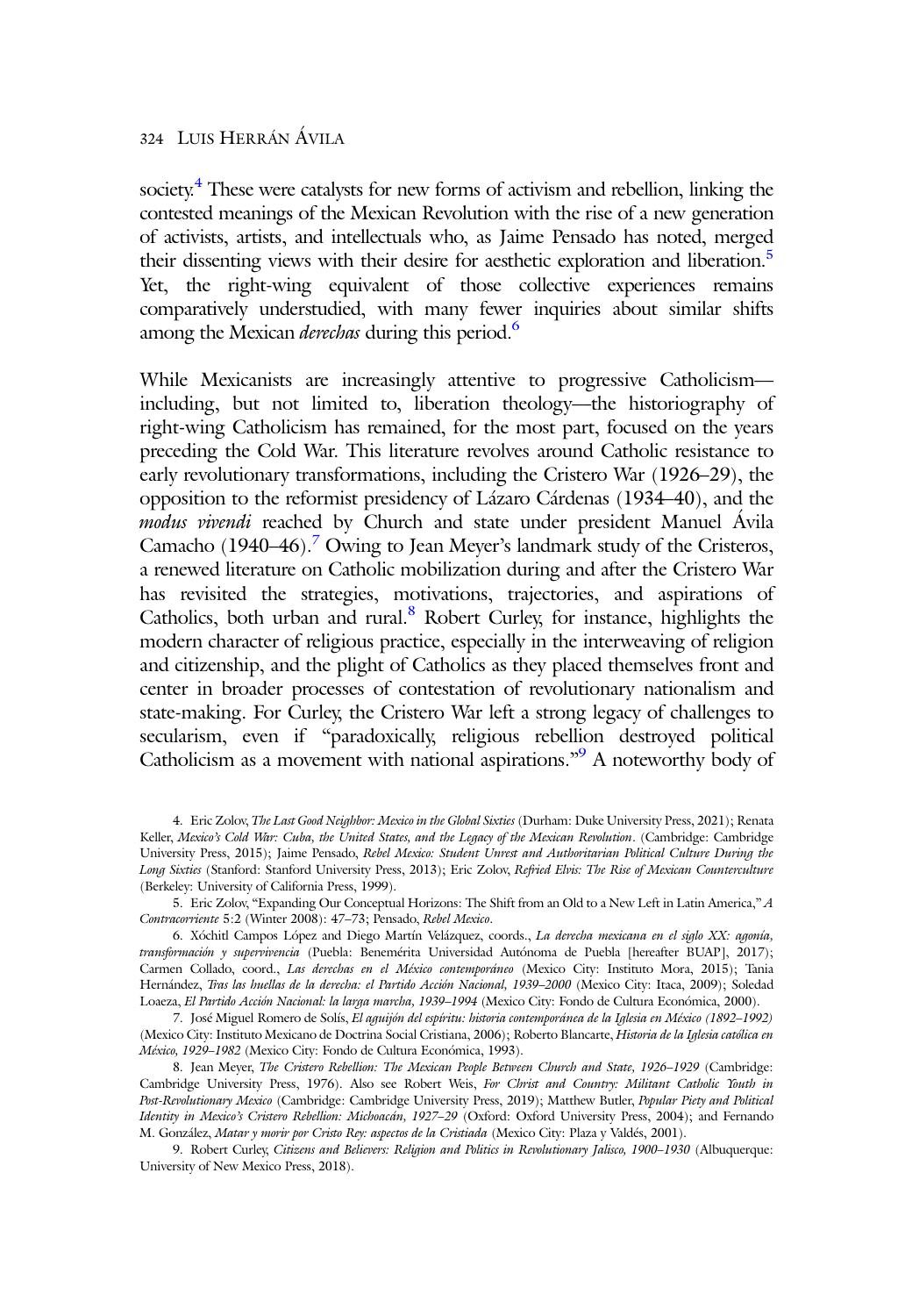scholarship has focused on the political ramifications of this post-Cristero aftermath, placing the National Synarchist Union (UNS, founded in 1937) and the National Action Party (PAN, founded in 1939) as the two most significant representatives of the political Right, and as visible, albeit constrained interlocutors to the postrevolutionary state. $10$ 

Yet, as Ben Fallaw has shown, other Catholic actors contributed palpably to shaping the policies and politics of the postrevolutionary state through civic action, without abandoning their fight against government anticlericalism. $<sup>11</sup>$ </sup> Historians have also tackled Catholic Action initiatives going back to the revolutionary period, such as the Catholic Association of the Mexican Youth (ACJM, founded in 1913), stressing the tensions between lay and clerical Church. Lay groups gave continuity to the Church's concern with "the social question," promoting interactions between clergy and laity based on notions of Catholic discipline, militancy, and even heroism and martyrdom. This brought to the fore questions over the muted autonomy of lay organizations and their apprehensions about reconciling with an anticlerical state.<sup>12</sup>

Mostly downplayed in the English-language scholarship, the itineraries of the Catholic Right in the postwar era have been analyzed in greater detail by Mexico-based historians. Following the regional focus of scholarship on the Cristeros, these scholars have pointed to the durability of Catholic resistance and the preservation of spaces of Catholic socialization in places like Puebla and the Bajío region, particularly within Catholic Action organizations and the sinarquista movement. This literature has pushed the chronological boundaries of post-Cristero Catholic dissidence far beyond the 1940s, noting the

<sup>10.</sup> As most of the scholarship notes, sinarquismo was a heterogeneous movement that reflected the localized politics of the Cristero War and wherein former fighters embraced civic activism. On the UNS, see Héctor Hernández de León, Historia política del sinarquismo, 1934–1944 (Mexico City: Universidad Iberoamericana, 2004); Daniel Newcomer, Reconciling Modernity: Urban State Formation in 1940s León, Mexico (Lincoln: University of Nebraska Press, 2004); Rubén Aguilar and Guillermo Zermeño, Hacia una reinterpretación del sinarquismo actual (Mexico City: Universidad Iberoamericana, 1998); Pablo Serrano Álvarez, La batalla de espíritu: el movimiento sinarquista en el Bajío, 1932–1952 (Mexico City: CONACULTA, 1992); and Hugh Campbell, La derecha radical en México, 1929–1949 (Mexico City: SEP, 1976).

<sup>11.</sup> Ben Fallaw, Religion and State Formation in Postrevolutionary Mexico (Durham: Duke University Press, 2013). Fallaw convincingly argues that Catholics were successful and effective in resisting the policies of Lázaro Cárdenas, by favoring civic action rather than armed rebellion and by gaining spaces, especially regional ones, within the postrevolutionary political system.

<sup>12.</sup> The Mexican Social Secretariat (SSM), the Union of Mexican Catholics (UCM), Catholic Action of Mexican Youth (ACJM), and the Union of Mexican Catholic Ladies (UDCM) are examples of lay organizations linking Catholic mobilization during the Revolution and the Cristero War with the post-Cristero period. María Luisa Aspe Armella, La formación social y política de los católicos mexicanos (Mexico City: Universidad Iberoamericana, 2008), 211–220; Stephen Andes, "A Catholic Alternative to Revolution: The Survival of Social Catholicism in Postrevolutionary Mexico," The Americas 68:4 (April 2012): 529–562. Also see David Espinosa, Jesuit Student Groups, The Universidad Iberoamericana, and Political Resistance in Mexico, 1913–1979 (Albuquerque: University of New Mexico Press, 2014); Patience Schell, "An Honorable Avocation for the Ladies: The Work of the Mexico City Unión de Damas Católicas Mexicanas, 1912–1926," Journal of Women's History 10:4 (1999): 78–103.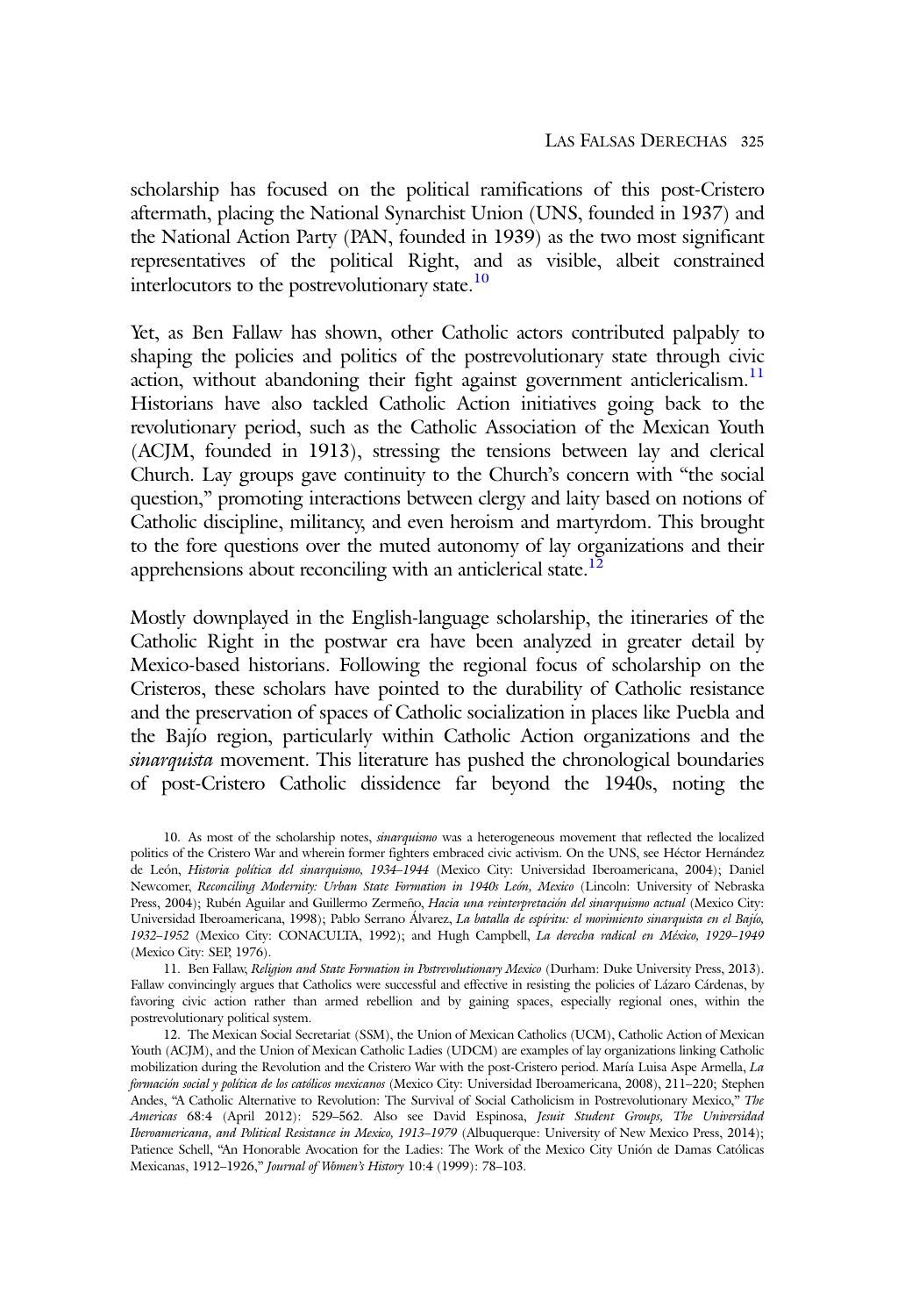continuities with past experiences of Catholic mobilization and examining civic Catholicism, the role of Catholics on university campuses, and the mobilization of anticommunist sentiment into and past the 1960s.<sup>13</sup>

Actors operating on the "fringes" of the Catholic Right, such as Fr. Sáenz, occupy a much more modest place in this historiography, appearing often as reactive agents of "moral panic," or as accomplices in state efforts to delegitimize and repress the Left.<sup>14</sup> More recently, Mexican historians such as María Martha Pacheco, María del Carmen Ibarrola, Fernando M. González, and Austreberto Martínez, among many others, have located expressions such as Sáenz's sedevacantism in a broader constellation of lay and clerical actors with a significant impact on Mexico's Cold War experience. Martínez's work, in particular, richly explores a wide range of right-wing doctrinal positions and political expressions, distinguishing, for instance, between conservative and traditionalist Catholicisms, their various methods for exerting influence on public opinion, and their tendencies toward internal conflict.<sup>15</sup>

In light of these contributions, what follows is an examination of the conflictive plurality of the Catholic *derechas*, tackling them as a heterogeneous field of ideas and strategies. Among these groups, notions of "tradition" and "orthodoxy" held conflictive meanings linked to the historical memory of Catholic dissidence and running discussions about the Church's mission in the face of social, political, and cultural change. My aim is to partially reconstruct this field of contention by examining the debates surrounding Sáenz's sedevacantism as a catalyst for division among traditionalists, and the impact his position had on the broader

<sup>13.</sup> A notable compilation can be found in María Martha Pacheco, Religión y sociedad en México durante el siglo XX (Mexico City: INEHRM, 2007). Also see Fernando M. González, Secretos fracturados: estampas del catolicismo conspirativo en México (Mexico City: Herder, 2019); Edgar González Ruiz, MURO: memorias y testimonios (Puebla: Gobierno del Estado de Puebla, 2004); Nicolás Dávila Peralta, Las santas batallas: la derecha anticomunista en Puebla (Puebla: BUAP, 2003); and Rubén Aguilar and Guillermo Zermeño, coords., Religión, política y sociedad. El sinarquismo y la Iglesia en México (Nueve Ensayos) (Mexico City: Universidad Iberoamericana, 1992).

<sup>14.</sup> In his well-known study of the Catholic Church in Mexico, Roberto Blancarte mentions Sáenz's sedevacantism in passing and acknowledges the dearth of in-depth studies on Catholic integrism. Blancarte, Historia de la Iglesia, 283-284. On conservative reactions (including Catholic ones) to leftist politics and countercultural movements, see Pensado, Rebel Mexico; Keller, Mexico's Cold War; and Zolov, Refried Elvis. A more systematic examination is Jaime Pensado, "To Assault with the Truth": The Revitalization of Conservative Militancy in Mexico During the Global Sixties," The Americas, 70:3 (January 2014): 489–521.

<sup>15.</sup> María M. Pacheco, "Tradicionalismo católico posconciliar. El caso Sáenz y Arriaga," Religión y sociedad en México durante el siglo XX (Mexico City: INEHRM, 2007), 337–368; María del Carmen Ibarrola Martínez, "Rupturas en el integrismo católico mexicano posconciliar. Una mirada desde el caso de Antonio Rius Facius," in Intelectuales católicos conservadores y tradicionalistas en México y Latinoamérica (1910–2015), Laura Alarcón Menchaca, Austreberto Martínez Villegas, and Jesús Iván Mora Muro, coords. (Zapopan: El Colegio de Jalisco, 2019), 165–179; Austreberto Martínez Villegas,"Tradicionalismo y conservadurismo integrista en el catolicismo en México después del Concilio Vaticano II: continuidades y transformaciones en Guadalajara, Jalisco y Atlatlahucan, Morelos (1965–2012)" (PhD diss.: Instituto de Investigaciones Dr. Jose María Luis Mora, 2016; Austreberto Martínez Villegas, "La conformación de corrientes identitarias en el tradicionalismo católico en México en los años posteriores al Concilio Vaticano II," Caleidoscopio 32 (January-April 2015): 19–42; González, Secretos fracturados.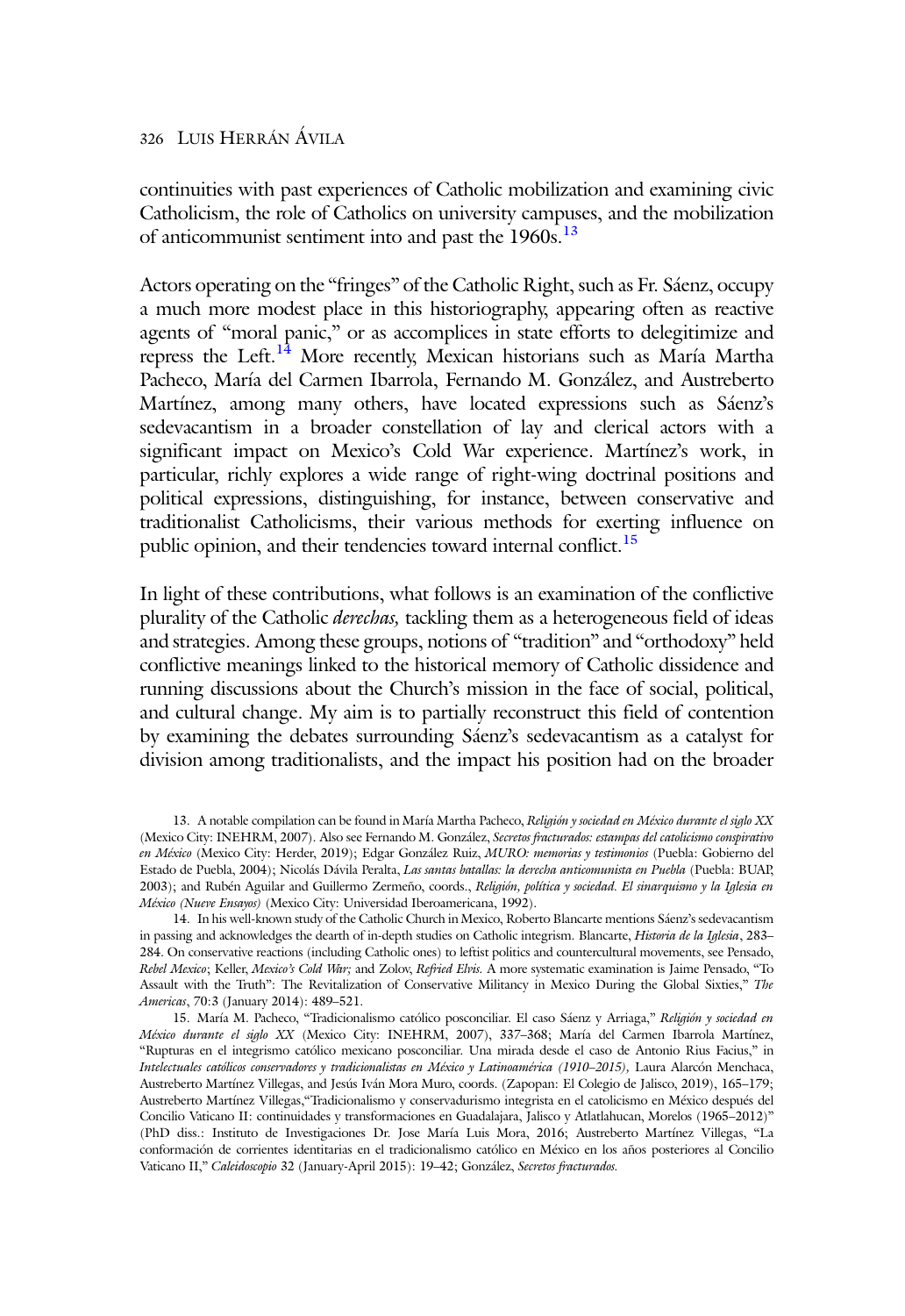public sphere as concerns about social unrest grew. The analysis centers on Fr. Sáenz's sedevacantist quarrels with progressivism and the falsas derechas, while also tackling the positions held by former Cristero René Capistrán Garza and former sinarquista Salvador Abascal regarding the infighting among traditionalists. All three had an activist past and played a role as public intellectuals of the Catholic Right into the 1960s. They weaponized both anticommunism and anti-Semitism to castigate their perceived enemies, including those within the Right, while holding the Cristero conflict as a common point of reference—even though they differed, sometimes profoundly, on the meanings of that past and its actualization for their ongoing struggles.

First, I address the process that led to the excommunication of Sáenz and his denunciation of enemies within his own camp, as well as the extension of debates about the threats of progressivism into the sphere of public opinion. Then, I examine the endorsement of Sáenz's sedevacantism by former Cristero René Capistrán, whose views on the compatibility between Catholicism and the Mexican Revolution, coupled with his prominent militant past, placed him in an unusual middle ground among post-Cristero traditionalists. Last, I analyze the confrontation between Salvador Abascal and the sedevacantists over the question of Paul VI's legitimacy, which included the deployment of mutual anti-Semitic attacks intended to disparage opponents as accomplices to a global anti-Catholic conspiracy. These conflicts prompted Abascal and his collaborators to read the national and international Cold War in a Catholic cypher, and to attempt a revival of "true" militant traditionalism via the founding of a new civic movement.

## A RUPTURE IN THE CATHOLIC RIGHT

In the turbulent context of the 1960s, Sáenz's confrontation with the Mexican hierarchy and his condemnation of the falsas derechas were symptomatic of a larger conflict within Catholic traditionalism. This conflict was informed by an accumulation of doctrinal positions regarding the social doctrine of the Church and the Vatican's condemnation of liberalism and communism, most notably, the encyclicals Syllabus Errorum, Rerum Novarum, Quadragesimo Anno, and Divini Redemptoris. Also highly significant were the reactions to conciliar reformism and, later, the conservative uproar against the embrace of a "preferential option for the poor" by the 1968 conference of the Latin American Episcopal Council (CELAM) in Medellín. Traditionalists defined themselves in opposition to Vatican II's endorsement of ecumenism (which included a dialogue with Judaism), its liturgical reforms (such as abandoning the Latin mass), and the use of mass media, among other changes. The council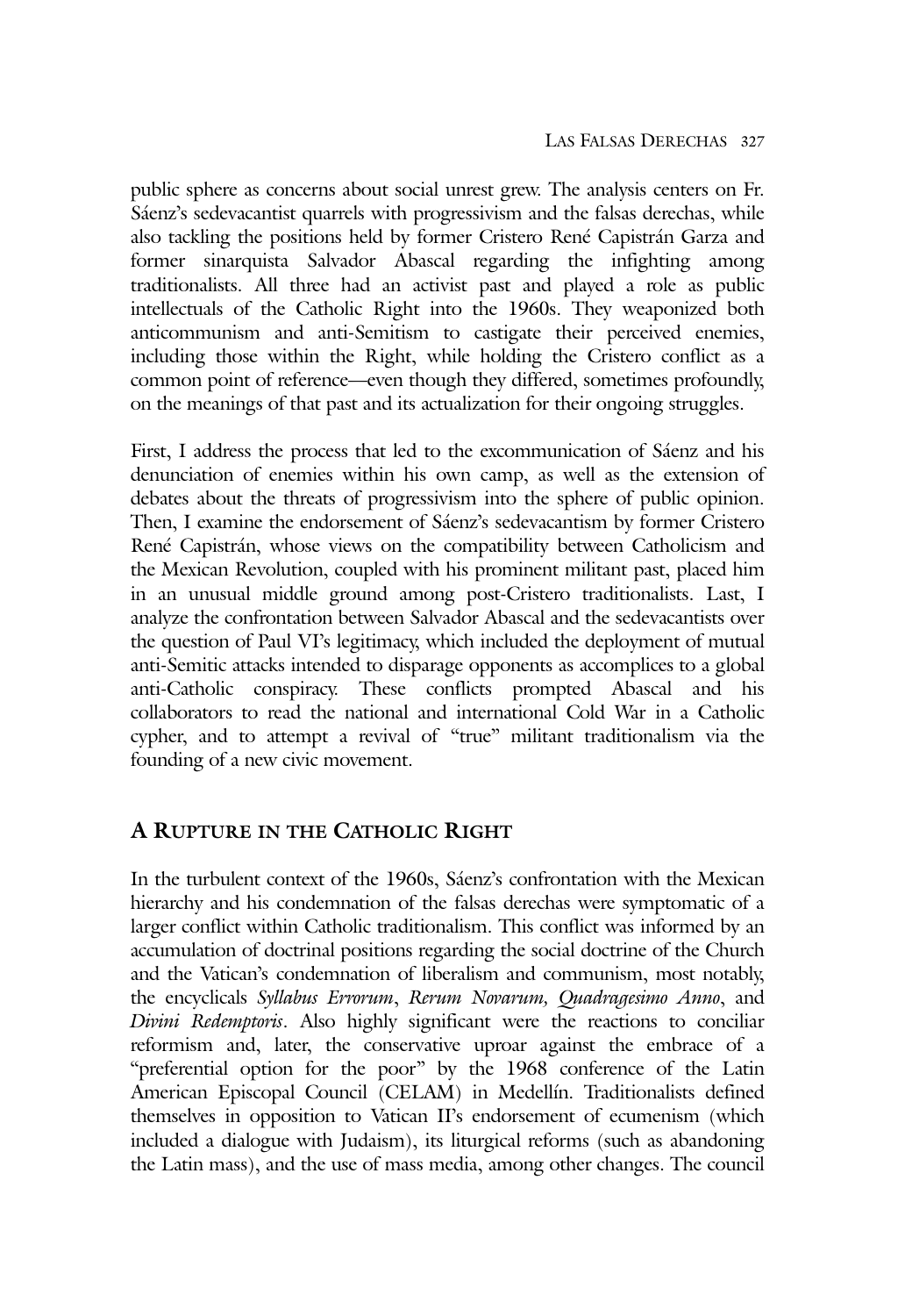also debated the long-standing doctrine of papal infallibility and consented to plurality among the global clergy—two aspects that, ironically, aligned with Sáenz's own position as a dissident to the new modernist consensus.<sup>16</sup>

Traditionalists feared that the attempts to modernize or "update" Catholicism threatened the continuity of the Church's sacred mission. Their responses to Vatican II were remarkably varied, even if they were, at least nominally, united by their outright rejection of the reforms. Acknowledging this plurality of responses, María M. Pacheco has referred to Saénz as representative of the "fundamentalist" take on postconciliar traditionalism: one that, rather than incorporate change, clings to an immanent concept of "tradition" as a defense against the disorder of modernity and sees the incorporation of "the new" as the path for the destruction of the Church.<sup>17</sup> On the other hand, Austreberto Martínez identifies Sáenz's sedevacantism as a specific subdivision within traditionalism, separate from and often at odds with others (such as Lefebvrism and what he calls "radical anti-progressive traditionalism"), given sedevacantism's direct attacks against the papal authority of John XXIII and Paul VI $^{18}$ 

Typological distinctions aside, Sáenz's life trajectory was marked by his integrism (the belief in the exclusive prevalence of Catholic principles in structuring society, in contraposition to secular modernity), his intransigence, and an early familiarity, through his Catholic Action work, with the idea of "resistance" as a trait of postrevolutionary Catholicism. Born in 1899 in Morelia, Michoacán, Sáenz studied theology in Spain (1916–24 and 1926–27), from where he followed the events of the Cristero War and became involved in disseminating information about the conflict.<sup>19</sup> Sáenz returned to Mexico in the aftermath of the war and partook in various initiatives of Catholic activism, from the Catholic Association of Mexican Youth (ACJM) to the emergence of Mexican Catholic Action (ACM) in 1930. Among the main aims of the ACM were combatting the ills of modernity, the defense of Mexico as a Catholic nation, and the promotion of the key role of the laity in "restoring all things in Christ".

In the 1930s, Sáenz joined a group of priests and lay activists who founded the National Union of Catholic Students (UNEC), a Catholic Action entity that served as a confederation of student organizations to promote the

<sup>16.</sup> Pacheco, "Tradicionalismo católico posconciliar," 340–342.

<sup>17.</sup> Pacheco, "Tradicionalismo católico posconciliar," 346–347.

<sup>18.</sup> Martínez Villegas, "La conformación de corrientes identitarias," 27–36.

<sup>19.</sup> Antonio Rius Facius, iExcomulgado! Trayectoria y pensamiento del Pbro. Dr. Joaquín Sáenz Arriaga (Mexico City: Costa-Amic, 1980), 36.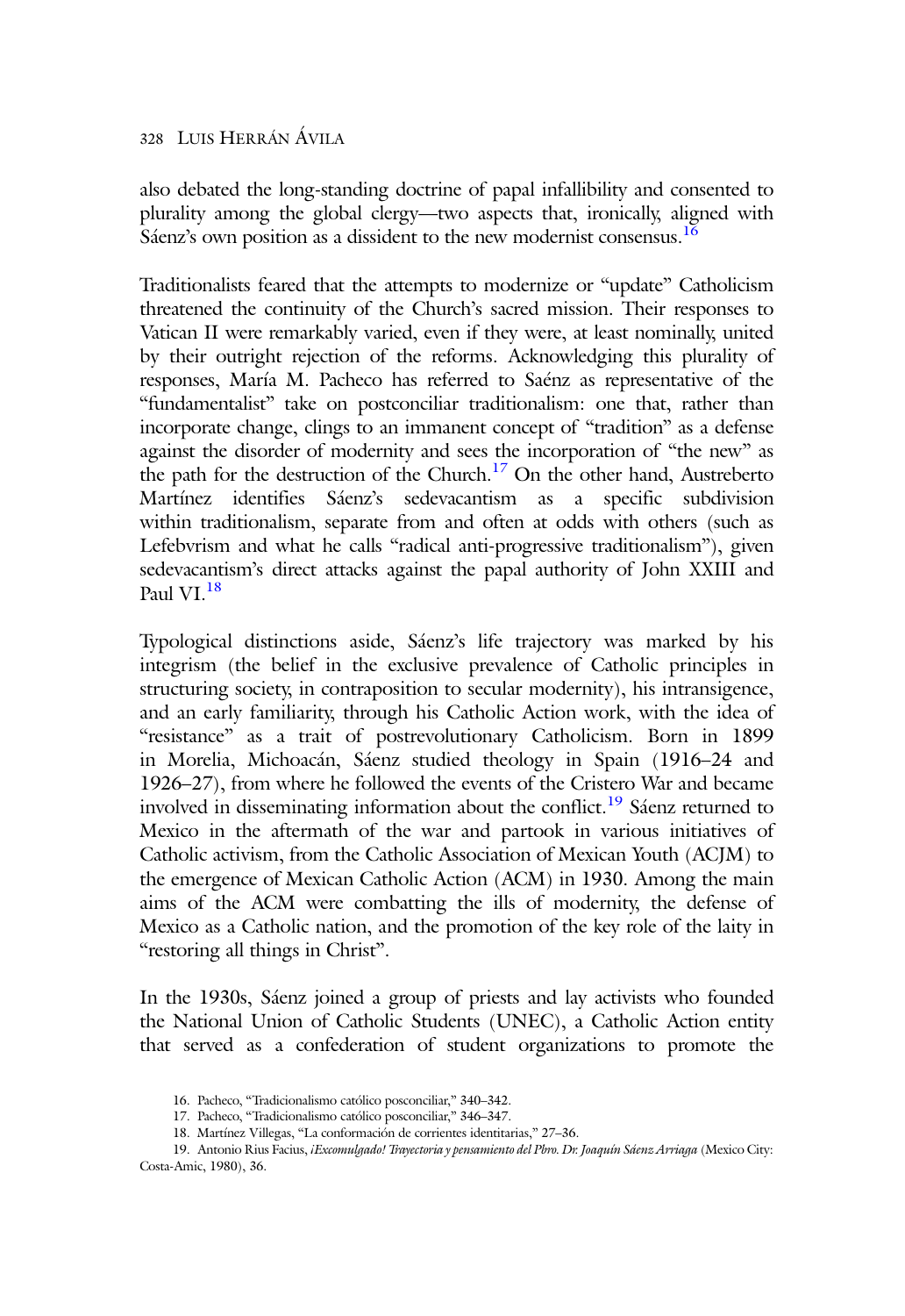"Christianization" of public universities.<sup>20</sup> In that same period, Sáenz collaborated with the University Student Federation of Jalisco (FEJ), which led the local resistance against the federal government's push for socialist education. In 1934, the FEJ helped found the Universidad de Occidente (later known as the Autonomous University of Guadalajara, or UAG) with the support of local civic and business groups, including former Cristero leaders such as Agustín Navarro Flores, who became the "rebel" university's first rector. According to Sáenz's biographer Antonio Rius Facius (himself a traditionalist of stature in Catholic circles), Sáenz became an advisor to FEJ leader Carlos Cuesta Gallardo.<sup>21</sup> Cuesta's shadow organization, the secret society known as Los Tecos, enabled the FEJ to function independently of the vertical structures of Catholic Action and maintain influence over student affairs at UAG. $^{22}$  Indeed, after its founding in 1930, the ACM struggled to regulate the functioning of lay organizations, especially pre-existing ones such as the ACJM. Sáenz's work with the ACM, however, did not push him away from the defiant Tecos. Hence, despite what Rius Facius calls "disagreements of form, but not of substance" over the autonomy of the UAG student council, Sáenz remained close to the mission of UAG in deeming the youth as the most important target of the mission of "re-Christianization" taken up by lay groups, whether subordinated to the ACM or not.<sup>23</sup>

In the 1940s Sáenz continued his work with Catholic youth groups, first as head of the National Confederation for Marian Congregations, which he incorporated into the ACM, and later as a key figure, along with fellow Jesuits Jorge Vértiz and Manuel Figueroa, in the recruitment and indoctrination of Catholic students from

22. Rius Facius, iExcomulgado!, 50-53. Navarro Flores was a leading figure of the National League for the Defense of Religious Liberty, the urban-based activist organization that steered the Catholic resistance and rebellion against Plutarco E. Calles's anticlerical laws of 1926, largely seen as a triggering cause of the Cristero War.

<sup>20.</sup> On the trajectory of UNEC, see Aspe Armella, La formación social y política. On the Jaliscan Cristeros and their role in creating the Autonomous University of Guadalajara, see John W. Sherman, The Mexican Right: The End of Revolutionary Reform, 1929–1940 (Westport: Praeger, 1997).

<sup>21.</sup> Born in Mexico City in 1912, Rius Facius was a youth activist for the ACJM and later became a well-known historian of that organization, chronicling its origins in the Revolution and its role in the Cristero War in two famous books, De don Porfirio a don Plutarco: historia de la ACJM, 1910–1925 (Mexico City: Jus, 1958); and Méjico cristero: historia de la ACJM, 1925-1931 (Mexico City: Patria, 1960). He was also a columnist for several newspapers including El Norte and El Sol de México, where he penned editorials against the conciliar reforms. For a selected compilation of these writings, see Antonio Rius Facius, Lanza en ristre: contra los ataques del progresismo marxista (Mexico City: Jus, 1968). On Rius Facius as a traditionalist intellectual, see Ibarrola Martínez, "Rupturas en el integrismo católico mexicano posconciliar," 165–179.

<sup>23.</sup> Rius Facius, *iExcomulgado!*, 52-55, 59-60. Aspe Armella notes that the subordination of UNEC (the student federation) to the mandate of the ACM was partly impeded by the former's confederated structure and its goal of "coordinating," rather than directing or disciplining, as the ACM would have it, "the living forces of the student youth." This difficulty, according to Stephen Andes, was rooted in a legacy of intransigence among Catholic students due to the combative role of ACJM cadres during the Cristero War, which contravened the "pacification" goals of the ACM regarding church-state relations. Aspe Armella, La formación social, 292-293; Stephen Andes, The Vatican and Catholic Activism in Mexico and Chile: The Politics of Transnational Catholicism, 1920–1940 (Oxford: Oxford University Press, 2014), 147–148.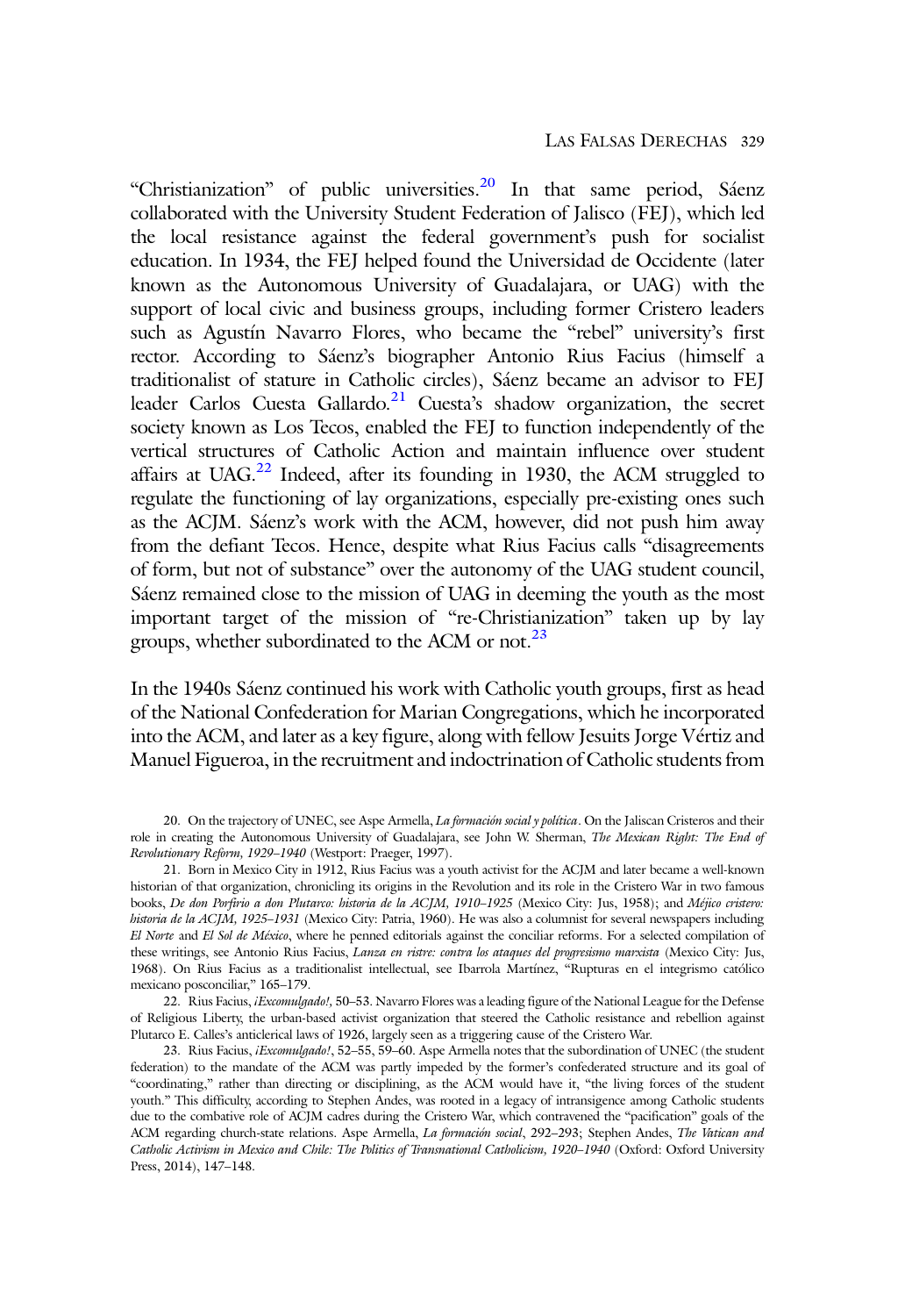secondary and higher education institutions in Puebla and Guadalajara.<sup>24</sup> At the request of Fr. Figueroa, in 1954 Sáenz became an advisor to the University Anticommunist Front (FUA), a newly minted student organization that fought against "communist infiltration" at the University of Puebla following the anti-socialist path established by FEJ and Los Tecos in Guadalajara from the  $1930s^{25}$ 

By the early 1960s, in an environment of perceived communist agitation created by the 1958–59 railroad workers' strikes and later by the impact of the Cuban Revolution in Mexico, the Church-led campaign "Cristianismo sí, Comunismo no" became a catalyst of mass mobilization of religious sentiment with an anticommunist and nationalist bent. Through effective propaganda and public rallies with thousands of attendees, the campaign galvanized Catholic students, grassroots organizations, and intellectuals in what became a watershed moment for Catholic activism on the eve of Vatican II.<sup>26</sup> Nonetheless, despite traditionalists' desire to unite forces against a perceived communist onslaught, this was also a moment of rupture within Fr. Sáenz's closest circles. Sáenz clashed with the leadership of FUA over matters of "method"—namely, FUA's use of street violence—and broke with FUA leader Ramón Plata Moreno, founder of the long-standing far-right Catholic organization known as El Yunque, and of another nationwide anticommunist student group, the University Movement for a Renewed Orientation (MURO).<sup>27</sup>

The rupture between Sáenz and Plata Moreno happened during the early sessions of the Second Vatican Council, just as Sáenz was becoming a leading voice of global sedevacantism. Between 1962 and 1963, Sáenz traveled to South America and the Vatican to meet fellow traditionalist clerics and lobby against conciliar reforms. In Rome, he disseminated the book The Plot Against the

26. María Martha Pacheco, "¡Cristianismo sí, Comunismo no! Anticomunismo eclesiástico en México," Estudios de Historia Moderna y Contemporánea de México 24 (July-December 2002): 143-170. On the broader context of national and international agitation in the aftermath of the Cuban revolution, see Keller, Mexico's Cold War.

27. Originally based in Mexico City and Puebla, MURO was one of the "seed" groups for El Yunque. It featured a militant Catholicism, stoked by initiation rituals and a semi-secret militarized structure, a strong presence in university student activism, and a flair for street violence that gave the organization considerable exposure in the press. For a journalistic account of El Yunque, see Álvaro Delgado, El Yunque: la ultraderecha en el poder (Mexico City: Plaza y Janés, 2003). On MURO and its links to El Yunque, see Mario Jiménez Santiago, "Anticomunismo católico. Origen y desarrollo del Movimiento Universitario de Renovadora Orientación (MURO), 1962-1975," in Las derechas en el México contemporáneo, Carmen Collado, coord. (Mexico City: Instituto Mora, 2015), 187–254. On MURO, see Jaime Pensado, "To Assault with the Truth"; and González Ruiz, MURO: memorias y testimonios.

<sup>24.</sup> Rius Facius, iExcomulgado!, 94-95.

<sup>25.</sup> On the Jalisco-based conflicts in which Sáenz participated, see Fernando M. González, "Un conflicto universitario entre católicos: la fundación del Instituto de Estudios Superiores de Occidente (ITESO)," Vetas. Revista del Colegio de San Luis 20-21 (May-December 2005): 9-37. On the origins of FUA in the autonomy movement in Puebla, see Alfonso Yañez Delgado, La manipulación de la fe: fúas contra carolinos en la universidad poblana (Puebla: Imagen Pública y Corporativa, 2000); and Juan Louvier Calderón, Manuel Díaz Cid, and José Antonio Arrubarrena, Autonomía universitaria: luchas de 1956 a 1991. Génesis de la UPAEP (Puebla: UPAEP, 1991).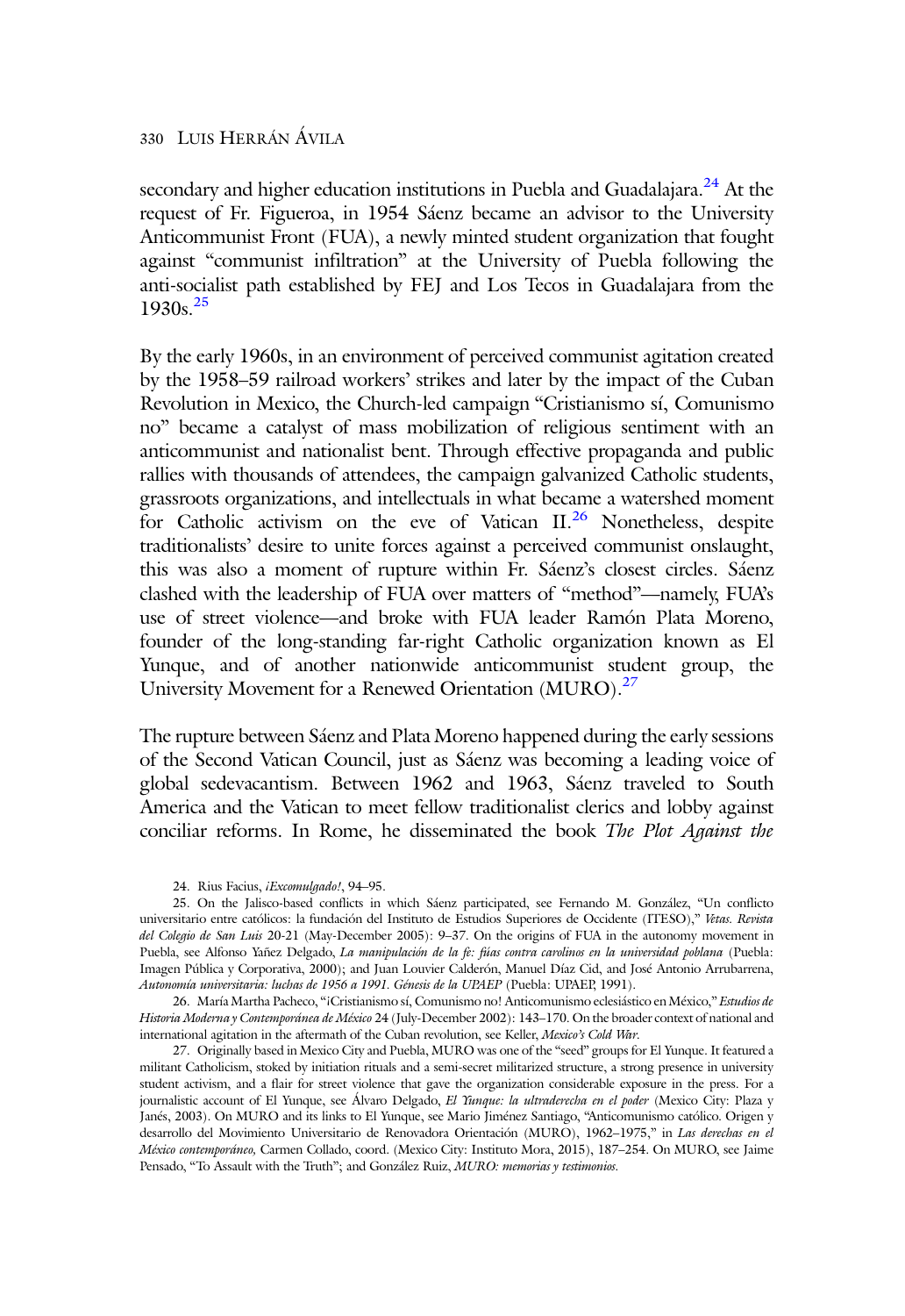Church, a rabid anti-Semitic treatise allegedly written under a pseudonym by a member of Los Tecos. Reacting to the council's initiatives to tackle Catholic anti-Semitism and improve Catholic-Jewish relations, the book accused the council of being manipulated by Freemasonry and Judaism ("the secret driving force of communism") and of giving in to a "Jewish revolution" within the Church. Sáenz also penned a leaflet warning the bishops of Iberia and Latin America against an ecumenical rapprochement with "the Jewry."<sup>28</sup>

In these travels, and at the behest of Plinio Corrêa, leader of the Brazilian ultramontane organization Tradiçao, Familia e Propriedade, or TFP, Sáenz was accompanied by members of MURO, including Ramón Plata Moreno. A decade later, Sáenz accused Plata Moreno of sabotaging his mission by widely distributing the inflammatory materials that Sáenz had planned to share with a small circle of traditionalist clerics. For Sáenz, Plata Moreno's indiscretion was a "dark maneuver" to advance communist subversion and benefit the enemies of the Church, though he still acknowledged the shared mission of Los Tecos and MURO to fight the "worldwide Jewish secret society" behind communism.<sup>29</sup>

Sáenz's writings against Vatican II also created tensions with Cardinal Darío Miranda, the archbishop of Mexico City. In 1966 Sáenz published Con Cristo o contra Cristo, which doubled down on his criticism of Catholic progressives for their complicity with communism, and at the same time stressed their links to a Jewish conspiracy to "demolish" the Church: "The attack comes from [the Jews]. There is no defense without an attack. Judaism's attack against the Church has been secular, permanent, sometimes underhanded, insidious, cautious, sometimes violent, incendiary, bloody, and destructive."30 Sáenz claimed he had the authorization of the archbishop of Hermosillo, Juan Navarrete, to publish the book, but he nonetheless earned a verbal reprimand from Cardinal Miranda, which Sáenz snubbed by avoiding meeting with him in person to discuss the matter. $31$  Similarly, tensions between Sáenz and the young militants from MURO peaked when, on January 9, 1966, MURO leader Luis Felipe Coello made a threat on Sáenz's life at his own home in

<sup>28.</sup> Rius Facius, iExcomulgado!, 98-99. The book in question is Maurice Pinay, Complotto contro la Chiesa (Rome: n.p., 1962), which Sáenz attributed to a "syndicate" of traditionalist cardinals. According to reliable sources, "Maurice Pinay" was in fact an unnamed collaborator of Sáenz from Los Tecos. Handwritten notes by Andrée Marie González, 1974, Hoover Institution Library and Archives [hereafter HILA], Stefan T. Possony papers, box 55, folder "Tecos material." The leaflet distributed by Sáenz accused the council of attracting communist sympathies toward its progressivism and yielding to Masonic and Jewish pressures to adopt religious ecumenism.

<sup>29.</sup> Joaquín Sáenz Arriaga to Dr. Ku Cheng-Kang, December 12, 1974, HILA, Kyril Drenikoff Papers, box 56, folder 1.

<sup>30.</sup> Joaquín Sáenz Arriaga, Con Cristo o contra Cristo (Hermosillo: n.d., 1966), 5.

<sup>31.</sup> Rius Facius, Excomulgado!, 102–104.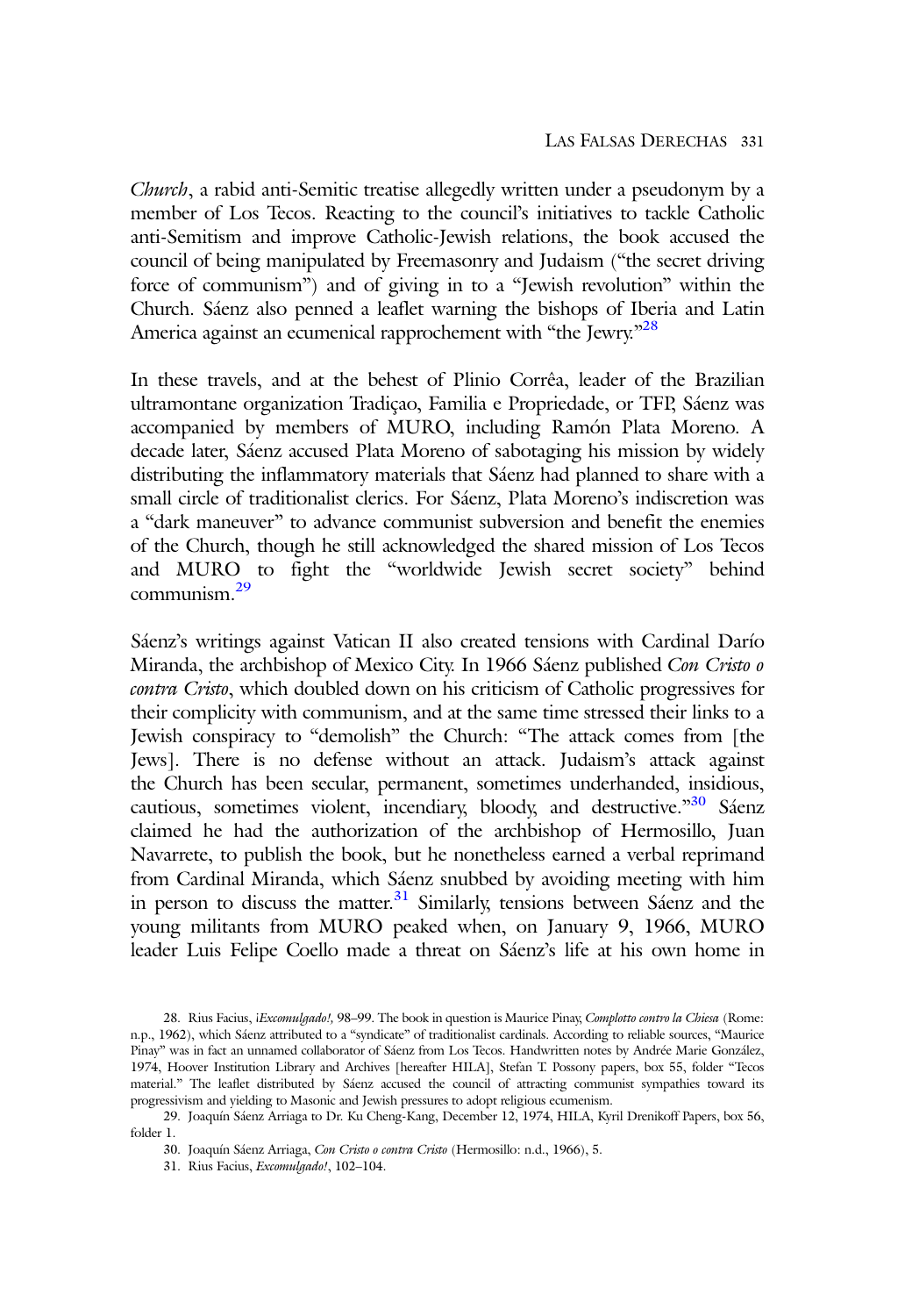Mexico City (ostensibly because of the priest's attacks on the papacy), an incident that was reported by the national press. $32$ 

Despite these confrontations, Sáenz did not abandon the sedevacantist campaign nor his attacks against Catholic progressives and their alleged accomplices. Published in 1971, Sáenz's The New Montinian Church argued that the modernist consensus that emerged from Vatican II—the acceptance of religious freedom and plurality, and the "modernization" of liturgy, for instance—was, in reality, a mortal blow by Judeo-Masonic-Communist conspirators led by Giovanni Montini (Paul VI) to hand the Church over to its enemies. Notably, and despite Sáenz's Catholic Action background, The New Montinian Church did not significantly reference or engage with Catholic social doctrine as laid out in the encyclical Rerum Novarum (1891).<sup>33</sup> Instead, Sáenz focused on the anticommunist aspects of Pius XI's encyclicals—mainly, his condemnation of "atheistic communism" as intrinsically perverse in Divini Redemptoris (1937) and Quadragesimo Anno (1931), which revisited "the social question" posed in Rerum Novarum (1891) and reiterated the incompatibility of Catholicism with communism's class warfare and the destruction of private property.<sup>34</sup> Also, as he had done since the 1960s, Sáenz insisted on denouncing crimes of the Jews against the Church, including the betrayal and killing of Jesus, and invoked the specter of Judaism as the main force behind Vatican II. In turn, Sáenz accused Paul VI of being a "crypto-Jew" charged with destroying Catholicism and imposing a world government with "a single homocentric religion of universal brotherhood" inspired by the occult mysticism of the Talmud and the Kabbalah.<sup>35</sup>

The New Montinian Church also offered critical commentary on the political impact of modernism and progressivism. It tackled, for instance, Paul VI's participation in the 1968 CELAM meeting in Medellín, where Latin American clerics embraced the "preferential option for the poor." Sáenz used this as "evidence" to link the revolutionary agenda of the attendees ("those paid communist agents who cautiously militate within the Church") with the belief that Paul VI was an illegitimate pope and an enemy acting from within.<sup>36</sup> Further antagonizing the hierarchy, he advanced the accusation that the

<sup>32.</sup> González Ruiz, MURO, 337–338.

<sup>33.</sup> The meager engagement with Rerum Novarum in Sáenz's and other traditionalists' writings could possibly be related to the steady decline of Catholic Action groups during the period in question, and the association of the "social question" with the progressive interpretations of the church's social doctrine that traditionalists were combatting. I thank the anonymous reviewer who pointed out this oddity.

<sup>34.</sup> Sáenz Arriaga, The New Montinian Church, 135–140.

<sup>35.</sup> Joaquín Sáenz Arriaga, The New Montinian Church (La Habra, CA: Edgar Lucidi, 1985), 480, 510–511. For Sáenz's earlier anti-Semitic charges, see Joaquín Sáenz Arriaga, El antisemitismo y el Concilio Ecuménico (Buenos Aires: Nuevo Orden, 1964).

<sup>36.</sup> Sáenz Arriaga, The New Montinian Church, 86.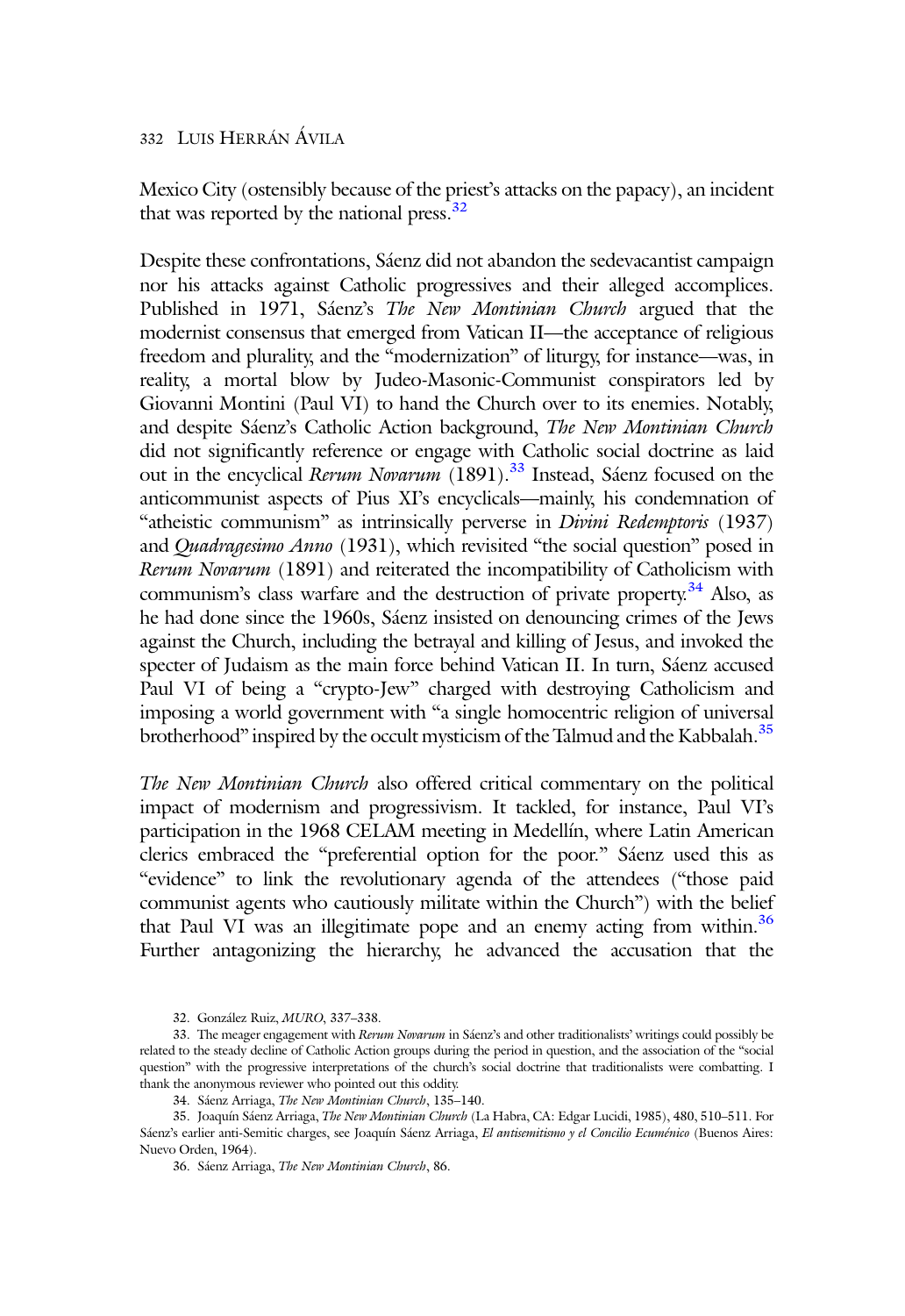Judeo-Masonic-Communist plot set in motion by Vatican II was reminiscent of the Holy See's ambivalent responses toward past assaults against Catholicism, namely those experienced in Republican Spain (1931–39) and in Mexico during the Cristero War.<sup>37</sup>

Sáenz's last book, titled Sede Vacante (1973), appeared at a particularly agitated national and regional juncture: the radicalization of urban and rural Leftists in Mexico; the fall of Salvador Allende in Chile; and the increasing visibility of liberation theologians throughout the continent. In Sede Vacante, Sáenz reiterated the sedevacantist theses, and attributed the reigning international disorder to Paul VI's encyclical Populorum Progressio (1967), a "subversive document" that, he claimed, prefigured what transpired in Medellín: the endorsement of anticolonialism, religious pluralism and materialism, and the transformation of the Vatican into a center of communist activity.<sup>38</sup>

For over a decade, Sáenz used these arguments to attack Catholic progressivism through newspaper editorials and TV appearances. His main target was Sergio Méndez Arceo, the so-called "Red Bishop" of Cuernavaca, who became an adherent of liberation theology and was a founder, along with Gregorio Lemercier and Iván Illich, of the Centro Intercultural de Documentación (CIDOC).39 Sáenz also denounced the "restless, revolutionary spirit" of Fr. Enrique Maza, a progressive Jesuit and journalist, and later a founder of the renowned magazine Proceso. Sáenz's ire rose when Maza sided with Iván Illich, who publicly criticized the Church's dependence on foreign charity and called for the creation of an independent "Ibero-American church."<sup>40</sup> Sáenz took his rebuttal to the newspapers, deeming Illich's proposal and Maza's endorsement as the work of "Marxist dialectics." He also rebuked Maza for his lack of "Ignatian spirituality" in promoting the "imperialism of progressivism" and in embracing a materialistic outlook of the Church's spiritual mission. $41$ 

Sáenz was not alone in waging this public battle against the purported enemies of the Church. He had the support of Los Tecos, who still controlled the Autonomous University of Guadalajara. According to state intelligence reports, Los Tecos worked as an extreme-right secret society with a vertical structure dedicated to the recruitment of youth and "the placement of professionals as

<sup>37.</sup> Sáenz Arriaga, The New Montinian Church, 387.

<sup>38.</sup> Joaquín Sáenz Arriaga, Sede vacante: Paulo VI no es legítimo Papa (Mexico City: Editores Asociados, 1973), 106, 309–333.

<sup>39.</sup> On CIDOC as a point of encounter for progressive thought, including liberation theology, see Todd Hartch, The Prophet of Cuernavaca: Ivan Illich and the Crisis of the West (New York: Oxford University Press, 2015).

<sup>40.</sup> See Iván Illich, "The Seamy Side of Charity," America: The Jesuit Review, January 21, 1967, 88–91.

<sup>41.</sup> Joaquín Sáenz Arriaga, "No una iglesia ibero-americana, sino una iglesia católica y romana," La Prensa, January 3, 1967.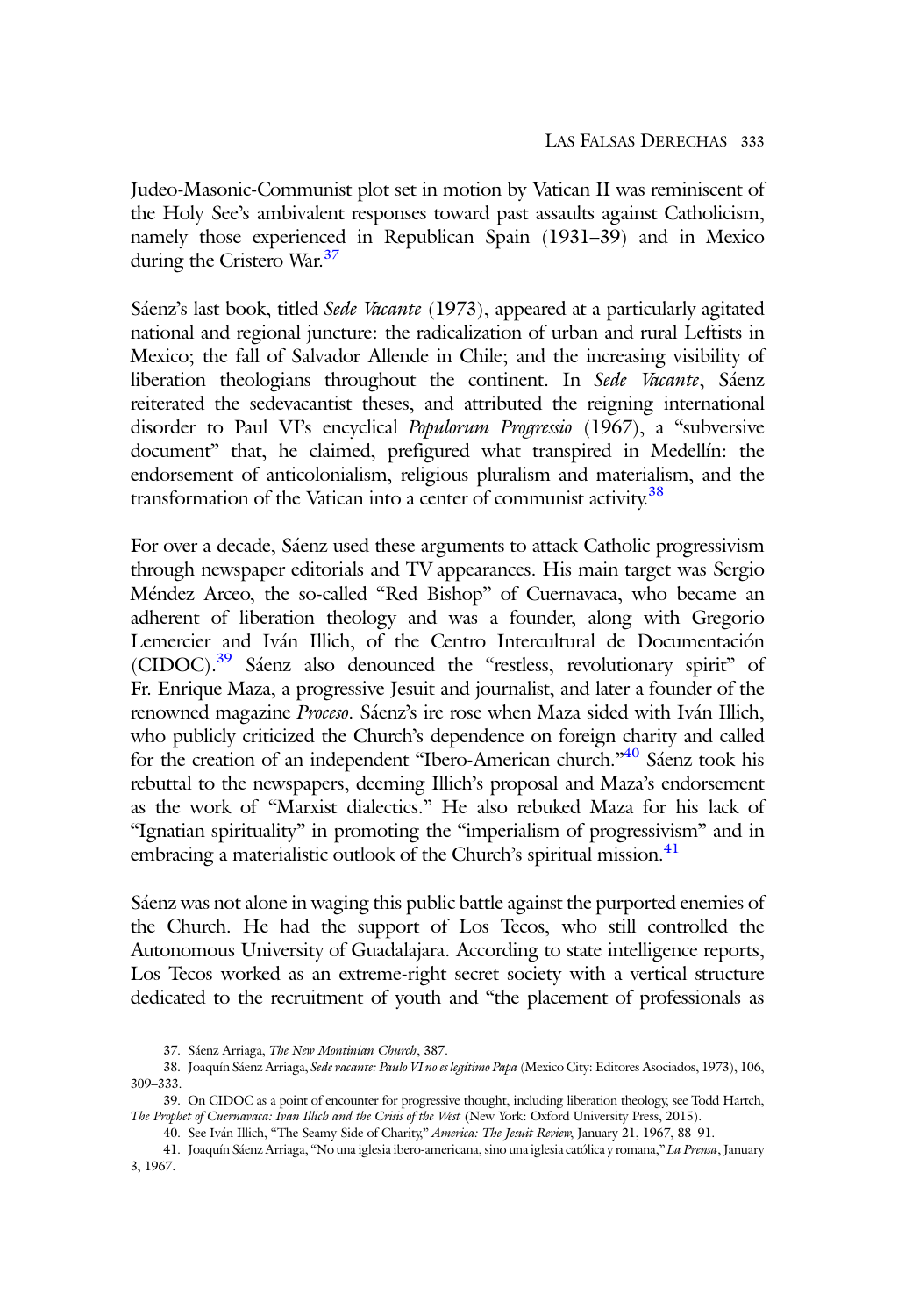infiltrators in the press, the PRI, and *sinarquismo* as a means to exert control over government."<sup>42</sup> Through *Réplica* , a magazine published in Guadalajara under the Tecos-controlled Mexican Anticommunist Federation (FEMACO), Sáenz and his teco allies denounced Bishop Méndez Arceo's CIDOC as a center of Marxist and Freudian indoctrination to bring about "violent change" within the Church.<sup>43</sup> They insisted that Mexican Catholics faced a radical choice between traditionalism and progressivism, even if, as Roderic Ai Camp and others have suggested, the significance of that divide in everyday forms of popular religiosity remained limited, as did the overall impact of liberation theology in Mexico (in comparison to the rest of Latin America) throughout the Cold War period.<sup>44</sup>

## EXCOMULGADO: THE DEBATE OVER SÁENZ'S EXCOMMUNICATION

On December 18, 1971, Cardinal Miranda issued a decree against Fr. Sáenz for the "insults and heretical judgments hurled at the Pontiff and the Fathers of the Vatican II Council" and "for inciting disobedience toward the Holy Father, and aversion and hatred toward his acts, decrees and decisions," among other charges. The document placed Sáenz in "suspension *a divinis*," that is, it forbade him to exercise his priestly functions and declared him to be "automatically outside of the Church." A byzantine debate about the meaning of the decree ensued. The episcopate denied that Sáenz had been excommunicated (that is, expelled from the Church), and instead argued that he had "placed himself outside the Church through his attacks against the Supreme Pontiff and his rebel attitude."<sup>46</sup> As Fr. Antonio Brambila claimed in a column for El Sol de México, Sáenz had "excommunicated himself" by rejecting the "Montinian Church" (which, wrote Brambila, "casually happens

<sup>42.</sup> Memorandum. "Aspectos políticos, económicos y sociales del estado de Jalisco," July 13, 1970. Archivo General de la Nación, México (AGN). Tecos Asociación Fraternal de Jalisco (Versión Pública), f. 18, 100-12-18 L2. ; Memorandum, "Asunto: Universidad Autónoma de Guadalajara – Tecos," August 10, 1970. AGN. Tecos Asociación Fraternal de Jalisco (Versión Pública), f. 21-25.

<sup>43.</sup> Diego Marcos, "Información sobre el progresismo," Réplica (Guadalajara) 14 (June 1969): 5–10; Joaquín Sáenz Arriaga, Cuernavaca y el progresismo religioso en México (Mexico City: n.p., 1967). On the link between Los Tecos and FEMACO, see Mónica Naymich López Macedonio, "Los Tecos en el México de la primera mitad delos años setenta y su proyección internacional anticomunista" (MA thesis, Instituto Dr. José María Luis Mora, 2007).

<sup>44.</sup> Roderic Ai Camp, Crossing Swords: Politics and Religion in Mexico (Oxford: Oxford University Press, 1997), 85–94. Some rural communities resisted conciliar "corrections" to popular religiosity, such as the devotion to local saints, leading them to reject the progressives' Christian Base Communities and side with traditionalism. See Jennifer Scheper Hughes, "Traditionalist Catholicism and Liturgical Renewal in the Diocese of Cuernavaca, Mexico," in Catholicism in the Vatican II Era: Local Histories of a Global Event, Kathleen S. Cummings, Timothy Matovina and Robert Orsi, eds. (Cambridge: Cambridge University Press, 2018), 64–85.

<sup>45.</sup> Joaquín Sáenz Arriaga, Cisma o fe. ¿Por qué me excomulgaron? (Mexico City: n.p., 1972), 263–265.

<sup>46.</sup> "El Cardenal Darío Miranda no excomulgó al Sacerdote Sáenz," El Informador, January 25, 1972.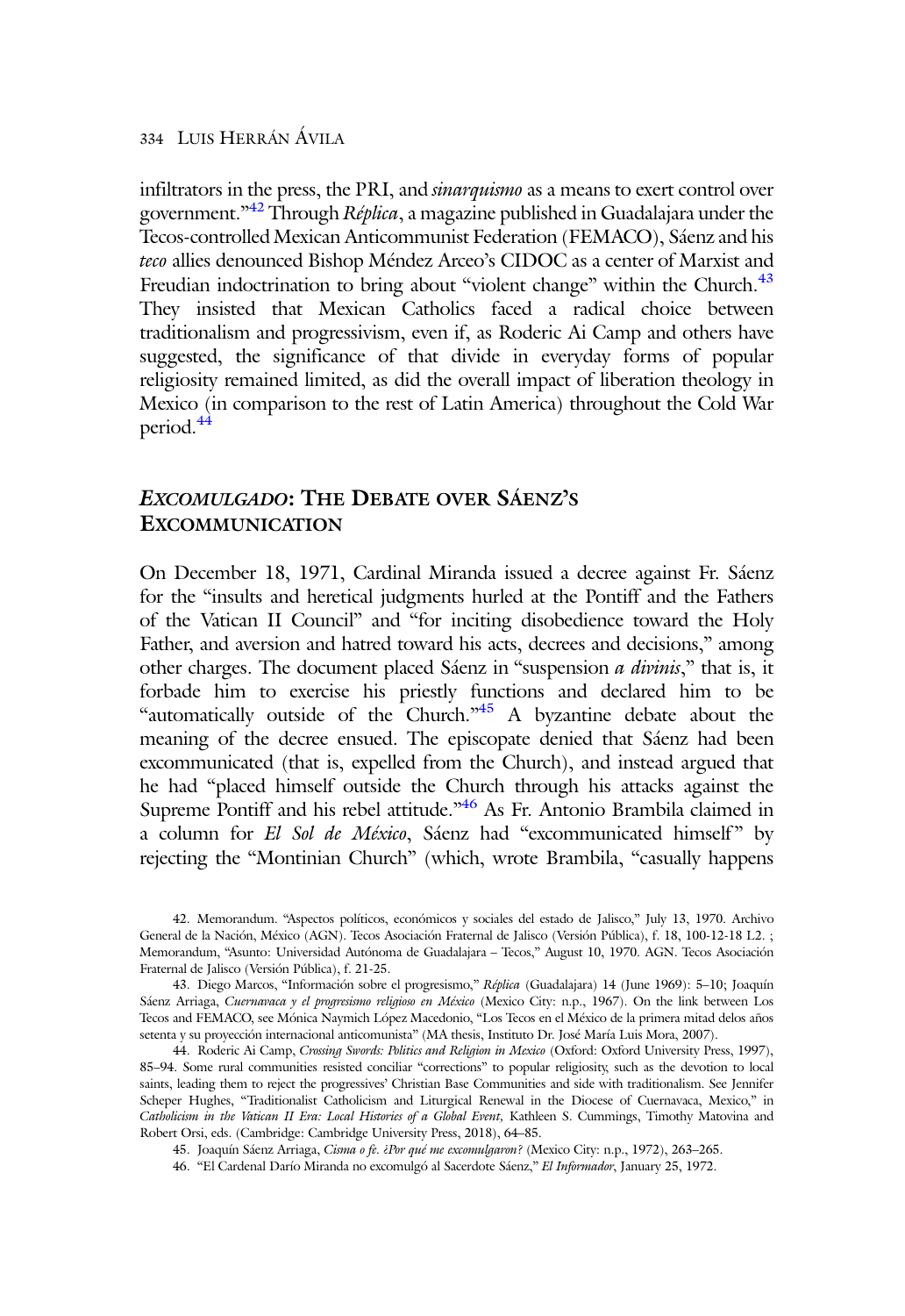to also be the church of Christ"). Hence, for both Brambila and the episcopate, the decree was not a punitive measure but a recognition of Saénz's willful act to abandon the Church. $47$  The spokesman for the Metropolitan Curia, Fr. José de Martín Rivera, went so far as to state that by attacking Miranda and other Mexican prelates Sáenz had turned himself into "a banner for a subversive minority.<sup>348</sup> Conversely, Sáenz and his supporters seized the opportunity to portray the decree as the suppression of a dissident traditionalist voice, with much of the debate in ecclesiastical circles and the press treating the decree as the excommunication of a rebel priest.

Sáenz's allies took action. In immediate retaliation for the excommunication, an unidentified pro-Sáenz group (presumably members of Los Tecos) vandalized the home of Cardinal Miranda in Mexico City with graffiti reading "Miranda traitor," "Sáenz sí, Miranda no," and a swastika. According to press reports, similar incidents took place at the Our Lady of Guadalupe Church and the Pontificio Colegio Mexicano in Rome.<sup>49</sup> In 1972, Sáenz and a group of sympathetic clerics founded the magazine Trento, and later, the Unión Católica Trento, which, according to Austreberto Martínez, became the epicenter of dissident sedevacantist activity in the country, in contest with other traditionalists.50 The excommunication thus revived a long-standing fault line between ecclesiastical authority and the lay Catholic base, and exacerbated tensions around questions of tradition and change.

As reflected in the press, the polemic around Sáenz's sedevacantism shows the intensity and public salience of debates about the political role of Catholicism in Cold War Mexico. This occurred in the aftermath of the 1968 student movement and in the context of accusations about the subversive nature of progressive Catholicism, which together stoked conservative fears of communist agitation and revived government concerns about Catholicism as a latent source of political unrest. A press release of January 1969, signed by former Cristero and ACJM leader René Capistrán Garza and other anticommunist activists, is illustrative of these apprehensions. The release accused Bishop Méndez Arceo, Jesuit and Dominican priests at the Universidad Iberoamericana and the University Parish, respectively, and even the leadership of the PAN of condoning "youth terrorism" and "conspiring against Mexico, inciting violence, and applauding communism."<sup>51</sup> A battle in

<sup>47.</sup> Antonio Brambila, "Sobre una excomunión," El Sol de México, January 22, 1972.

<sup>48.</sup> "Sáenz Arriaga se ha convertido en bandera de minorías subversivas," El Heraldo de México, January 21, 1972. 49. "Miranda traidor', pintan en la residencia del cardenal," Universal Gráfico, January 10, 1972; "Opinan sobre la

destrucción de un escudo del Cardenal Darío Miranda," El Informador, December 30, 1971. 50. Martínez Villegas, "Tradicionalismo y conservadurismo," 272–273, 283–301.

<sup>51.</sup> "No son intocables los católicos que apoyaron al comunismo en la fracasada rebelión estudiantil," La Prensa, January 6, 1969.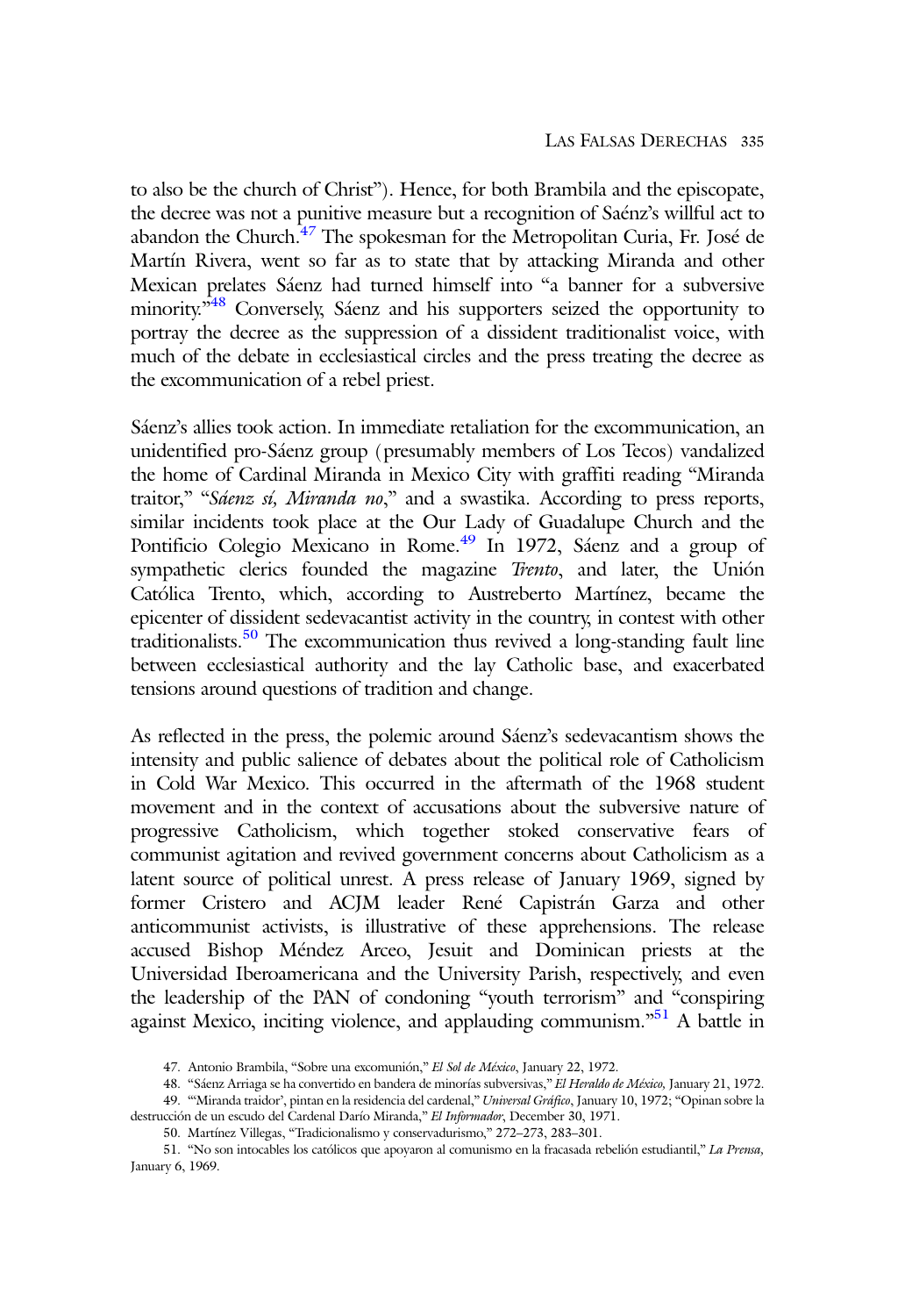the newspapers followed, with Méndez Arceo rebutting the accusations, just as Anacleto González-Flores Guerrero (son of a famed Cristero martyr, member of Los Tecos, and head of the Union of Mexican Anticommunist Catholics) took to the press to double down on the attacks, which he also aimed at lay activist José Álvarez Icaza, the director of the Catholic-progressive National Center for Social Communication (CENCOS).<sup>52</sup>

In 1972, after Sáenz's excommunication, a group of anticommunist professionals, mostly lawyers, called the Frente Constitucionalista Mexicano also expressed concerns about progressivism's subversion, but from a different standpoint. Using the Cristero War as an example, they argued that the activities of progressive catolicomunismo were part of a long trajectory of victimization, treason, and subversion by the clergy, in their attempt to undermine the secular state. To them, Sáenz was simply a victim of the power wielded by subversive clerics, in contrast to honest and loyal Catholics like René Capistrán who advocated for an apolitical church. $53$  These public interventions continued as newspaper editorials and columnists discussed the dangers of progressivism and its links to rural and urban guerrillas in the aftermath of  $1968.^{54}$ 

Traditionalists capitalized on this public attention to present Sáenz as a persecuted rebel. On August 1, 1971, just a few months before Sáenz's excommunication, the TV talk show Anatomías hosted a conversation between Fr. Porfirio Miranda, a progressive priest and author of the newly published book Marx  $\gamma$ la Biblia, and a group of traditionalists, in which they were to debate Miranda's positions.<sup>55</sup> Among the latter were Sáenz and his collaborator Antonio Rius Facius, together with Prof. Celerino Salmerón, a conservative historian and former sinarquista, and Rafael Rodríguez, a prominent member of FEMACO and Los Tecos. During the show, and in reference to his sedevacantismo, Sáenz claimed: "I am not a rebel, or an obstinate person; I am a convinced Catholic!" Expectedly, he condemned Miranda's progressivism and closed his intervention by saluting those who "in Mexico as in other parts of the world are waging this painful battle . . . because we who trust the eternal truth of Christ have now become the marginalized ones, the 'enemies."<sup>56</sup>

<sup>52.</sup> "Bishop Defends Himself Against Charge He Incited Violence," Catholic News Service – Newsfeeds, December 31, 1968; "Histórico 1968: dan marcha atrás al diálogo público," Excélsior, September 15, 2018.

<sup>53.</sup> "El clero provoca al estado para presentarse como víctima de persecución y justificar su traición a México," El Universal, February 18, 1972.

<sup>54.</sup> "Falso cristianismo crea agitación en la sociedad," El Heraldo de México, October 20, 1971; "Clérigos revolucionarios desvirtúan el mensaje de Cristo," El Heraldo de México, October 16, 1972.

<sup>55.</sup> The book in question is José Porfirio Miranda, Marx y la Biblia: crítica a la filosofía de la opresión (Mexico City: n.p., 1971).

<sup>56.</sup> Rius Facius, Excomulgado!, 124–125.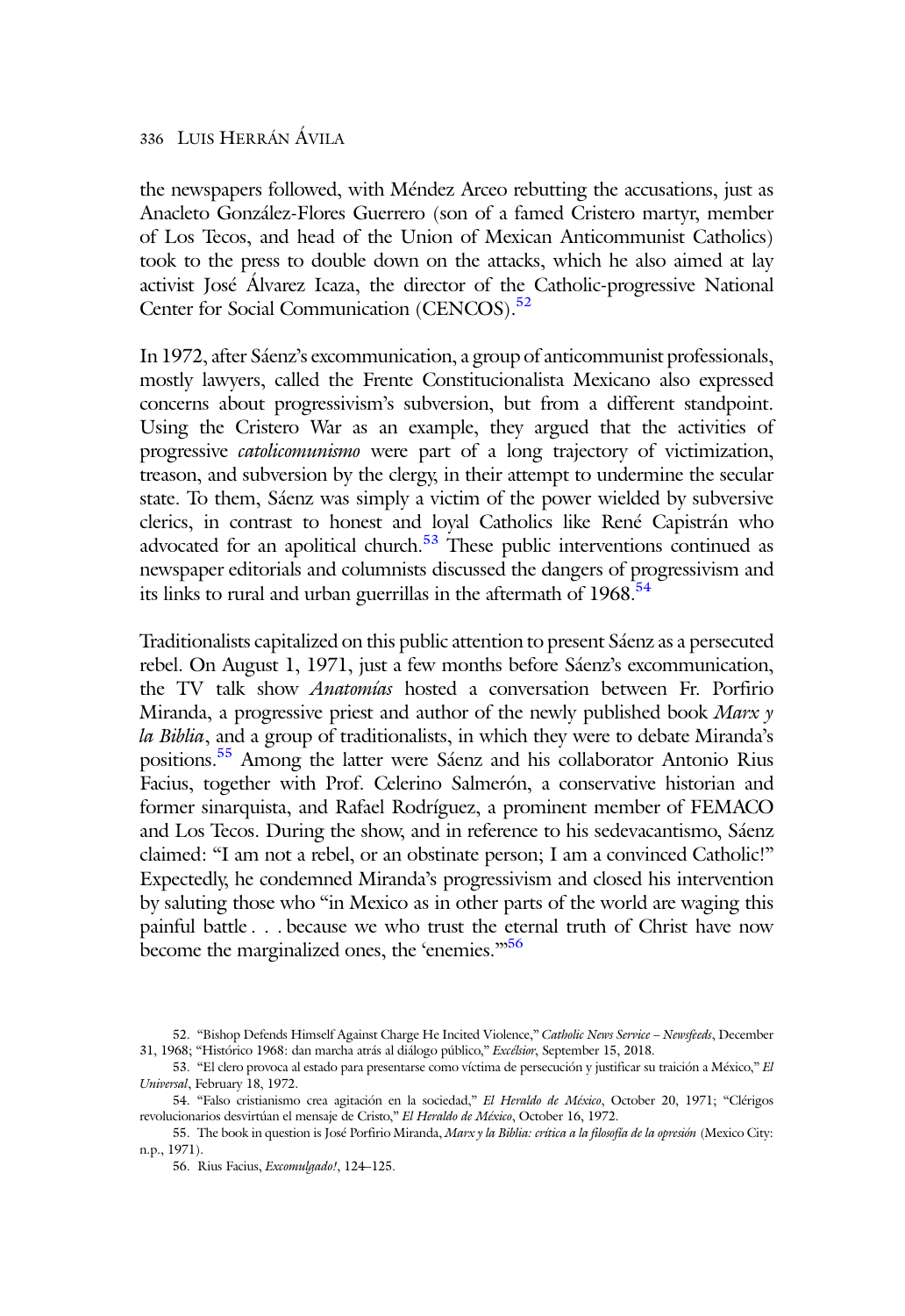Sáenz attached these tropes of resistance and persecution to his cause, prompting other traditionalists to criticize ecclesiastical authorities over Sáenz's legitimate right to dissent and the tolerance shown toward progressives. For instance, in a statement published in national dailies, the Pro-Orthodoxy Committee of the Diocese of Colima called out the lack of reprimand against progressives for their "insidious practice of Marxism and guerrilla violence." They rebuked Cardinal Miranda for issuing an excomunión papólatra (an excommunication blindly aligned with the pope).<sup>57</sup> An article by layman Arturo Pedroza, published in the popular *Impacto* magazine and the daily El Universal, inquired: "Can one criticize Paul VI without running the risk of excommunication? Are progressives the only ones allowed to express freely within the Church [and] declare themselves Marxists, endorse violence, and glorify the guerrillas without reprimand?" Pedroza also criticized Paul VI's rapprochement with the communist world, arguing that the pope lacked "the right to negotiate the freedom of the peoples oppressed by the communists" and asserting the obligation of all Catholics "to fight for [their] liberation from merciless totalitarian dictatorships." Framing the conflict in such geopolitical terms, Pedroza warned that the excommunication was a clear sign that both the pope and Cardinal Miranda had taken "a very dangerous step . . . dealing the first blow to break the unity of Mexican Catholics."<sup>58</sup>

In a press release after his excommunication, Sáenz himself doubled down on the meaning of this broken unity, and instead of regretting it, he embraced the resulting polarization; that is, the existence of "two opposed, antagonistic camps, called traditionalism and progressivism." He characterized the former as "the monolithic position of faith" dating back to "the sources of Truth Revealed, through all the Popes and all the Councils, the *depositum fidei* . . . that the Church holds in custody, immutable, until the end of times." For him, progressivism was "the new economy of the Gospel, the religion of dialogue, aggiornamento and ecumenism," and between the two camps he saw no middle ground: "We are with either truth or deceit; with Christ or against him."<sup>59</sup>

Sáenz's sedevacantism cemented this stark division, but also shook the conservative camp, creating a dispute for the meaning of "true" traditionalism. The aftermath of the excommunication prompted Sáenz to mobilize his notion of falsas derechas, especially, and as I discuss below, against radical

<sup>57. &</sup>quot;Católicos mexicanos patriotas, sí; excomuniones papólatras, no," El Heraldo de México, January 6, 1972.

<sup>58.</sup> Arturo Pedroza, "División del catolicismo en la República. La excomunión del Padre Sáenz Arriaga," El Universal, December 30, 1971.

<sup>59.</sup> "Declaraciones del Presbítero Doctor Joaquín Sáenz Arriaga respecto a su supuesta excomunión," El Universal, December 28, 1971; "Condena un sacerdote la postura socio-política del llamado clero progresista," El Día, December 22, 1971.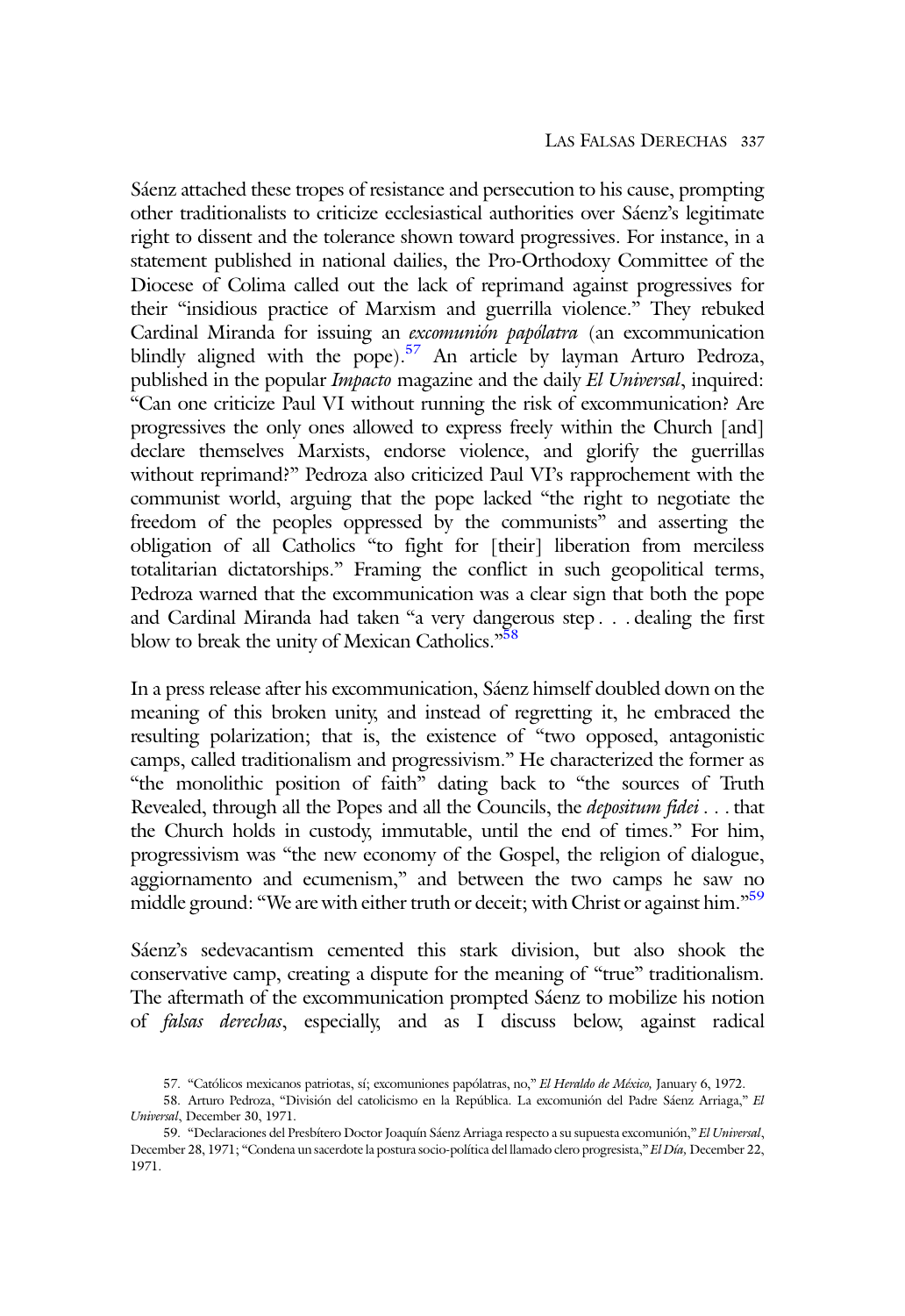anti-progressive traditionalists Ramón Plata Moreno and Salvador Abascal, who he deemed to be papólatras—blind followers of the pope.

#### LAS FALSAS DERECHAS

For Sáenz, the presence of the falsas derechas was not a marginal issue. Besides constituting an element of the Judeo-Masonic-communist conspiracy, they were dangerous because they exposed the fissures and entropy of the traditionalist camp that he sought to unify and uphold as the guardian of truth and faith. Because they disguised themselves under the mantle of Catholicism, Sáenz regarded the falsas derechas as "perhaps more dangerous than the open, unmasked enemy. . . [They are] evidently, a Jewish tactic."<sup>60</sup> As discussed above in relation to Sáenz's writings, the construction of the Jew as a deceiving, conspiratorial, and treacherous anti-Catholic foe closely associated with Masonic or communist schemers was central to the sedevacantist reading of the postconciliar moment. It was a metaphor for enemies in disguise, a weapon to be wielded also against antagonists within traditionalism, and a means to portray the dangers of progressivism in a transhistorical and global frame.

The falsas derechas were not a new problem. Going back to the time of religious persecution, Sáenz argued, they had been making secret pacts with the enemy an allusion to the *arreglos* (the truce between the church and the government) that ended the Cristero War. Those "bitter days," recalled Sáenz, were ridden with "divisions and resentments," as "the true fighters—the heroic Cristeros, the members of the National League for the Defense of Religious Liberty, the glorious ACJM . . . —were displaced, betrayed, and forgotten by the opportunists." <sup>61</sup> For Sáenz, the two most notable products of the post-Cristero Right, the National Action Party and the sinarquistas, were also falsas derechas, insofar as he saw them as bound to the legacy of the revolution and inadvertently contributing to the expansion of socialism, with the *panistas* "playing along with democracy" and the sinarquistas performing a useless martyrdom, "resignedly suffering beatings, imprisonment, and death itself."<sup>62</sup>

Hinging his accusation on anticommunist and anti-Semitic tropes, Sáenz labeled his former allies from MURO equally as a falsa derecha. As noted above, the rupture with former pupil and MURO leader Ramón Plata Moreno began during the sedevacantist scandal at the Vatican II sessions, and grew worse in

<sup>60.</sup> Sáenz Arriaga, Las falsas derechas, 4.

<sup>61.</sup> Sáenz Arriaga, Las falsas derechas, 5–6.

<sup>62.</sup> Sáenz Arriaga, Las falsas derechas, 4–5.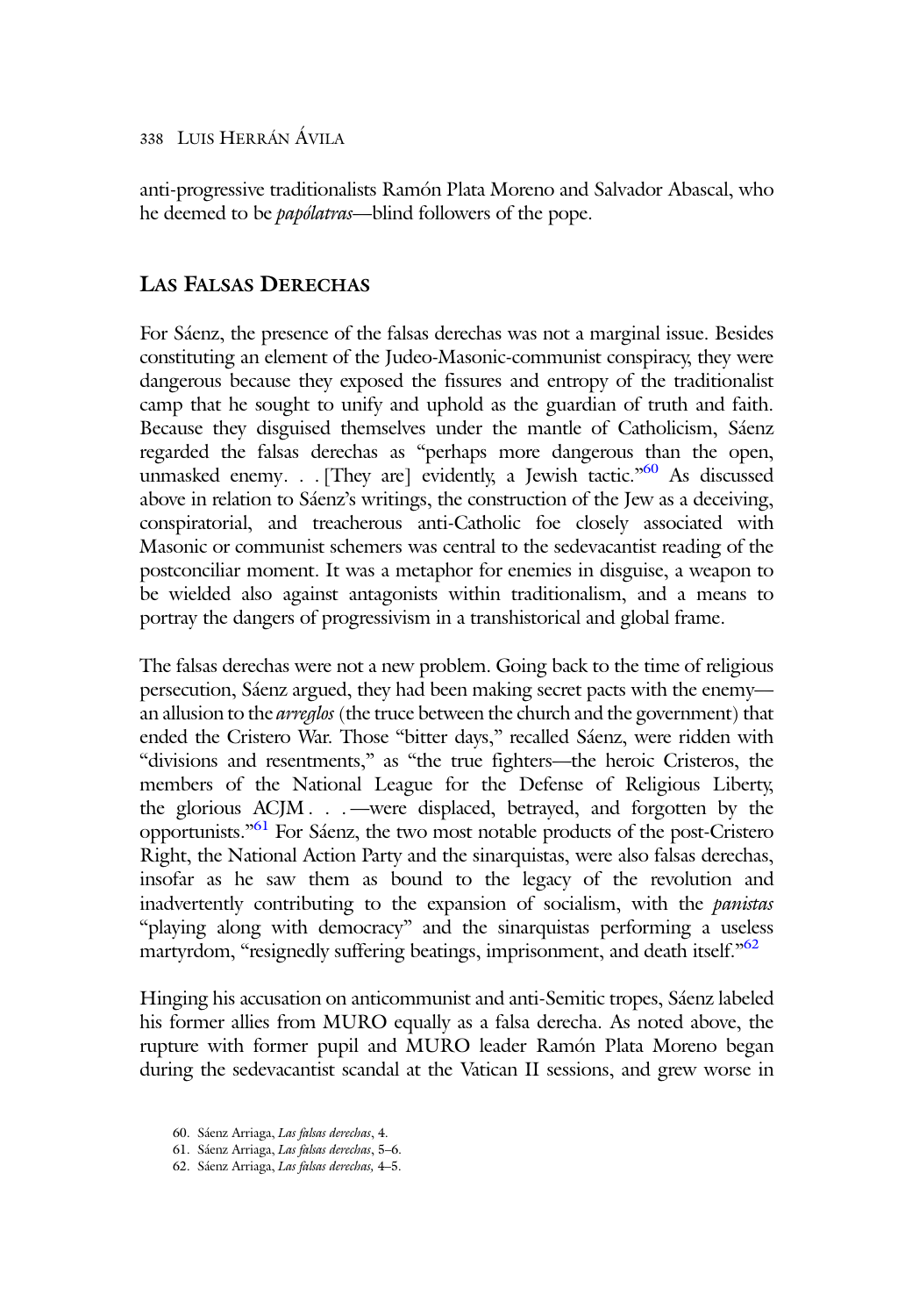the early 1970s when Cardinal Miranda banned MURO's activities in Catholic schools due to its "unorthodox mystique," its members' work as agents of "materialist and Marxist agitation," and their trajectory of clandestine recruitment and public violence.<sup>63</sup> Although a detractor of Miranda, Sáenz agreed with this negative view, and accused MURO of "betraying their origins," turning to "organized slander and deceit," and pushing their "noble and sincere followers" to become pawns of communism by the action of Plata Moreno's "Hebrew hand."<sup>64</sup>

An anti-MURO pamphlet produced years later, ostensibly by one of Los Tecos' front groups, reflected this view. The pamphlet claimed that MURO served as "agents provocateurs," "puppets of Christian Democracy," and pawns of the Brazilian traditionalist organization Tradição, Família, Propriedade (TFP). The document also stressed the "lack of transcendence" of MURO's public actions (graffiti, picket lines, street fights), and the "dark interests" that supported them, which allegedly included businessmen from Monterrey, the Jesuits, the Lasallists, the National Action Party, and the sinarquistas—all falsas derechas as denounced by Sáenz.<sup>65</sup> MURO was thus a concrete expression of the fake papólatra traditionalism whose advocates Sáenz and his intransigent allies saw as collaborators of the Judeo-Communist conspiracy.

These accusations held a broader significance: the bitter struggle for the control of Mexican representation in the World Anticommunist League (WACL), a global conglomerate of governmental and private organizations that, since its founding in 1967, had rejected Cold War détente and sought a violent escalation of the global anticommunist struggle.<sup>66</sup> The conflict between the sedevacantist Tecos and MURO reached the highest levels of the Taiwan-based WACL leadership, as attested by correspondence remitted by both sides. According to Los Tecos (who controlled the Mexican Anticommunist Federation, or FEMACO, inarguably the main Mexican organization in the WACL), MURO's subordinate alliance to the Brazilian TFP was "antinationalist." FEMACO considered MURO and TFP as accomplices to Zionism and functional allies of international communism, due to their

<sup>63.</sup> Juventudes Nacionalistas de México, Deslices de la TFP y contubernio FUA-MURO-GUIA (Mexico City: n.p., 1975), 24–26.

<sup>64.</sup> Sáenz Arriaga, Las falsas derechas, 6; Rius Facius, Excomulgado!, 95–96.

<sup>65.</sup> Juventudes Nacionalistas de México, Deslices, 1–5.

<sup>66.</sup> On the role of Mexican anticommunists in the WACL, see Mónica Naymich López Macedonio, "Historia de una colaboración anticomunista transnacional: los Tecos de la Universidad Autónoma de Guadalajara y el gobierno de Chiang Kai-Shek a principios de los años setenta," Contemporánea 1:1 (2010): 133–158. Also see Pierre Abramovici, "The World Anticommunist League: Origins, Structures, and Activities," in Transnational Anti-Communism and The Cold War: Agents, Activities, Networks, Luc Van Dongen, Stéphanie Roulin, and Gilles Scott-Smith, eds. (London: Routledge, 2014), 113-129; and Scott Anderson and John L. Anderson, Inside the League: The Shocking Exposé of How Terrorists, Nazis, and Latin American Death Squads Have Infiltrated the World Anti-Communist League (New York: Dodd, Meade, 1986).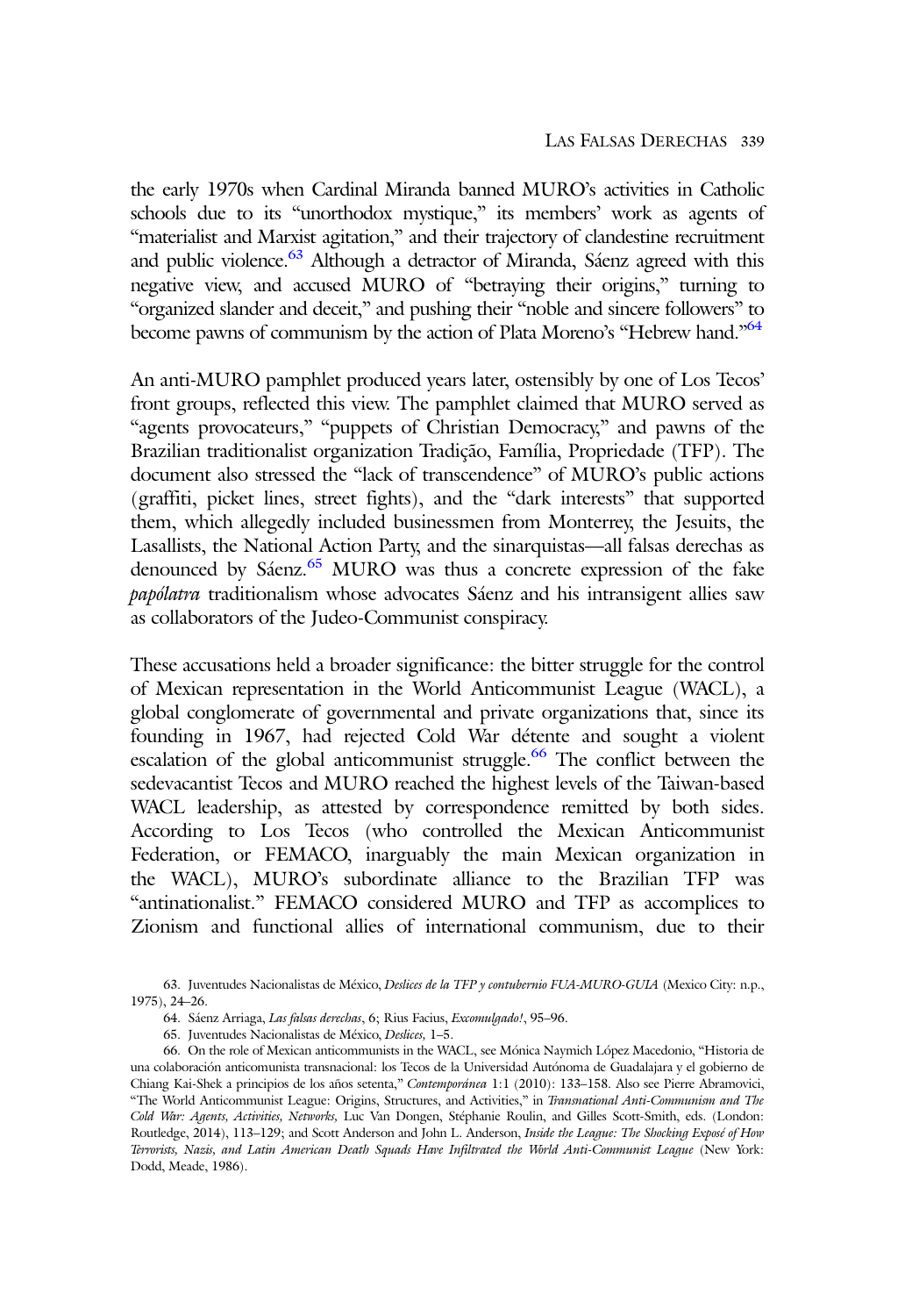rejection of sedevacantism and their attempts to undermine FEMACO's own reputation.<sup>67</sup> Conversely, TFP accused FEMACO of sidelining them from the 1974 WACL Conference in Washington, DC, and of harboring "a Nazi movement with the characteristics of a secret society, which usually lies, smears, and provokes dissension everywhere."<sup>68</sup> The clash over sedevacantism became intimately linked to the geopolitical aspirations of these belligerent groups and their presence in these larger circuits of anticommunist activism.

In this context, Sáenz's notion of *falsas derechas* played a crucial ideological function: it allowed the sedevacantists to portray themselves as the keepers of Catholic and anticommunist orthodoxy, and enabled them to call out certain forces, both transhistorical (such as Judaism) and concrete and contextual (such as MURO), that allegedly contributed, consciously or unconsciously, to the actions of anti-Christianity. Sedevacantists overlooked what they shared with their fellow traditionalists—the anticommunist struggle, and the rejection of "modernism" and the conciliar church, for instance—and actively distrusted and attacked them as yet another arm of an anti-Catholic conspiracy, with virulent anti-Semitism as a potent weapon to deride their enemies, at home and abroad.

## VOICES OF THE POST-CRISTERO RIGHT: REDEEMING THE **REVOLUTION**

These conflicts brought to the fore other Catholic voices, some of which took seemingly unorthodox paths to defend their views of the Catholic nation and of Catholics' relation with the postrevolutionary state. One of these voices was René Capistrán Garza (1898–1974), a founding member of the ACJM and a key figure of Catholic resistance during the Cristero War. After returning from exile in the United States in 1937, Capistrán worked for La Prensa Gráfica, became editor of the daily Novedades, and later founded his own newspaper, Atisbos, in which he gathered a notable group of collaborators, such as José Vasconcelos, the tireless anticommunist activist Jorge Prieto Laurens, and other right-wing nationalists, under the slogan "Primero México, después México, siempre México" (Mexico first, then Mexico, always Mexico).

While linked to it by a shared Cristero genealogy, Capistrán did not join the emerging sinarquista movement, and instead developed a critical position

<sup>67.</sup> Documento 3, Una larga cadena de mentiras contra FEMACO caracterizan la más incomprensible e intensa actividad 'anticomunista' de la relevante obra de la TFP de Plinio Corrêa de Oliveira," January 13, 1975, HILA, Kyril Drenikoff Papers, box 58, folder 5.

<sup>68.</sup> José Lucio de Araujo Corrêa to Gral. Thomas Lane, May 24, 1974, HILA, Kyril Drenikoff Papers, box 57, folder 7.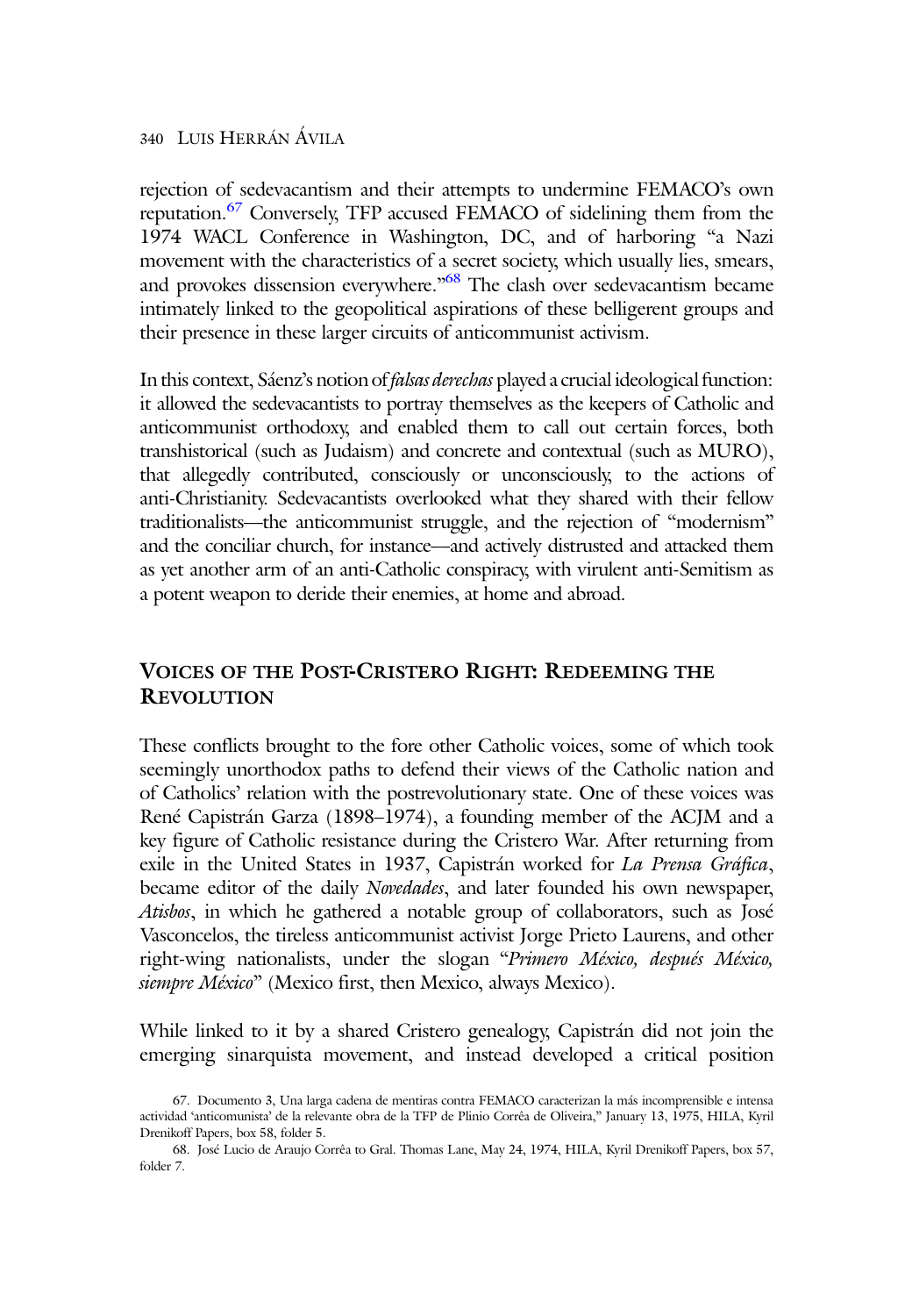toward its political and social project. "Those who still breathe the air of 1926 . . . are nothing but anarchists in religious attire," Capistrán wrote in 1951. "They want to destroy everything, raze everything, until there is nothing left. They want to build, for themselves and through their own means, their own mystical Catholic City."<sup>69</sup> Like Sáenz, Capistrán also criticized the sinarquista obsession with heroism and martyrdom, and their "silent nostalgia" for the regime of Plutarco E. Calles, which he saw as a longing for conspiracy and rebellion, and thus as a functional equivalent of Leftist subversion. $70$ 

Capistrán could qualify as one of Sáenz's falsas derechas, as he had "converted" to embrace the post 1940 modus vivendi between Church and state, and abandoned the hard intransigence of his earlier years in the ACJM. In fact, in his newspaper Atisbos, he promoted an anticommunism that aligned with the doctrine of mexicanidad of the Miguel Alemán administration (1946–52), while still questioning secularism, especially in public education, and appealing to national unity and Catholic civic engagement.71 In Capistrán's view, Catholic social justice was compatible with, and in fact the source of, the socioeconomic goals and anticommunist orientation of the PRI regime. This realization was common among Catholics who rebuked the radical legacies of the revolution but, by virtue of their resistance, accommodated to and participated in the making of the postrevolutionary order.<sup>72</sup>

Without abandoning a position of dissidence, Capistrán made amends with the revolutionary past in terms that he deemed consistent with his Catholic beliefs. For him, Catholicism was both "the religion of resignation and conformity with divine will," and "a doctrine of virile and heroic resistance, even rebellion, against human will."<sup>73</sup> This duality of obedience and resistance informed his view of the revolution, which he saw as a necessary stage of violence and destruction, a revolt of popular Catholicism that "cut down the tree" of a liberal dictatorship (the Porfiriato) and prevented the coming of communism. The revolution was thus the "first prophetic precedent against communism," and a moment of redemption with "the highest Christian purpose."74 Catholicism and the revolution were "two historical realities inexorably

<sup>69.</sup> René Capistrán Garza, "Destruirlo todo para crearlo todo," Atisbos, March 12, 1951, 7.

<sup>70.</sup> René Capistrán Garza, Prontuario de ideas: la Iglesia católica y la Revolución Mexicana (Mexico City: Atisbos, 1964), 120.

<sup>71.</sup> René Capistrán Garza, "La tormenta pasará," Atisbos, December 12, 1950, 1.

<sup>72.</sup> Capistrán applauded the Revolution's appropriation of the banners of Catholic social doctrine with respect to labor, anticommunism, and patriotism, which, he wrote, "were taken directly from Christ," and not, as the sinarquistas argued, "robbed" from Catholics. Capistrán Garza, Prontuario, 130. On the broader pattern of Catholic resistance to, and accommodation with, the postrevolutionary state after the Cristero War, see Fallaw, Religion and State Formation, 2–9.

<sup>73.</sup> Capistrán Garza, Prontuario, 41.

<sup>74.</sup> Capistrán Garza, Prontuario, 32–33, 52, 62.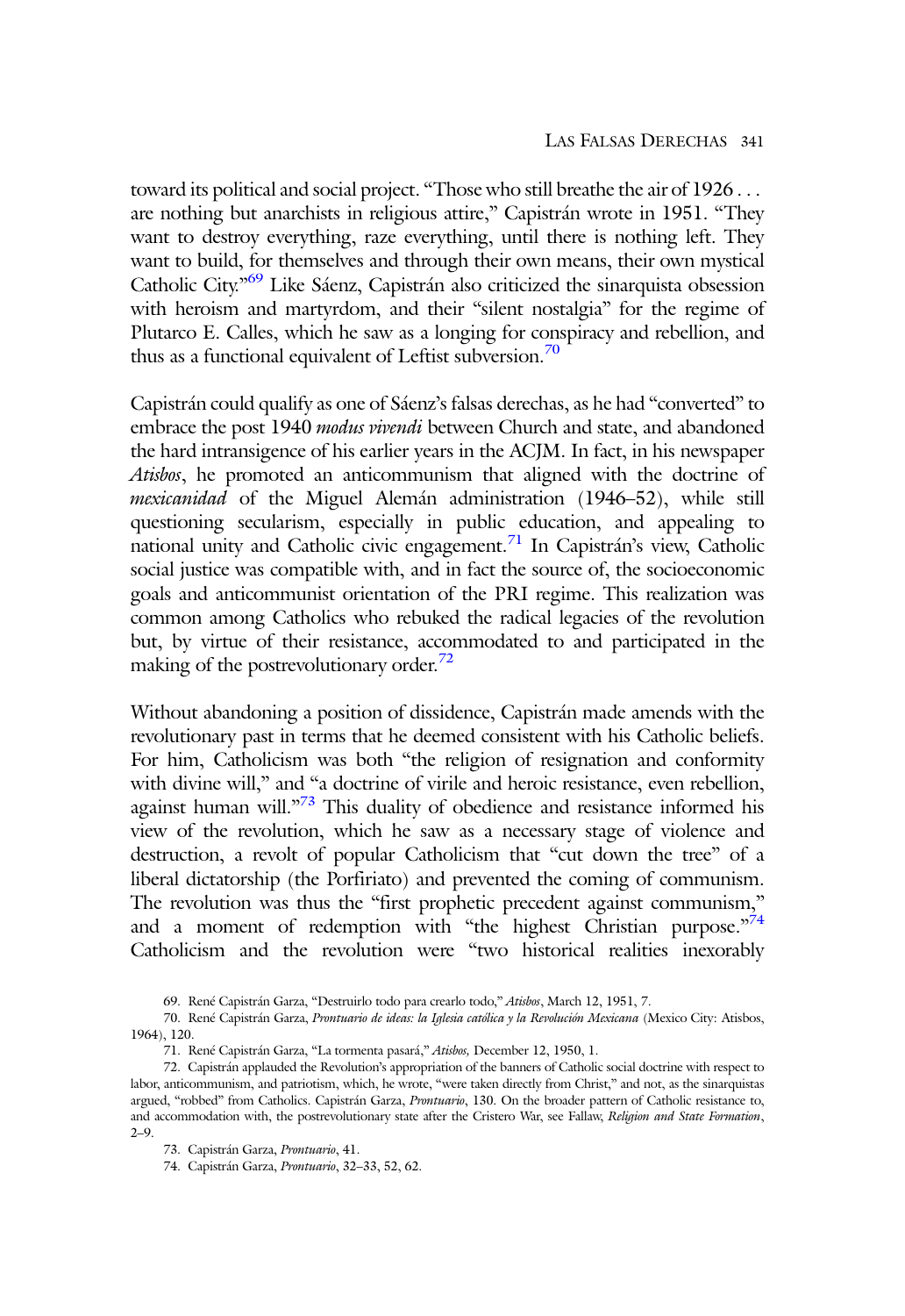embedded in the soul of our people. . . . They are co-constitutive of national life."<sup>75</sup> Hence, the revolution was of divine design, and Catholics should "embrace it, forgive it, and be forgiven by her."<sup>76</sup> In turn, the Cristero War furthered the Revolution's "divine content."<sup>77</sup> The war was "a thesis, not just an event"; that is, it was an ideal and a lens through which Capistrán and other post-Cristero political Catholics understood their role in the global fight against communism, now in a Cold War context: "It is impossible to plan any struggle without the magnificent precedent of that crusade.<sup>378</sup> Mexico was, in his view, a nation founded in and sustained by the struggles of the Catholic people against liberalism, atheism, and international communism.

Like other traditionalists, Capistrán rejected the conciliar reforms, progressivism, and any dialogue with the Left, which he equated to "drinking poison to show one is in perfect health."<sup>79</sup> He also aligned with other conservatives in denouncing the student movement of 1968 as "pure demagoguery" and "not a conflict, but pure subversion," and in supporting the government's repression as a necessary measure against communism.80 Standing firmly in the traditionalist camp, in 1971 Capistrán joined Sáenz's sedevacantist crusade, defending the priest in a number of newspaper columns and writing the prologue for his book Sede Vacante. There, Capistrán noted the lack of legal-canonical and moral grounds for Sáenz's excommunication and, like other commentators, derided the double standard of the high clergy in reprimanding the controversial cleric while tolerating the "blasphemy" and "heresy" of catolicomunismo. 81 Moreover, according to Capistrán, Cardinal Miranda's alleged lenience toward the Left made him a heretic without the authority to excommunicate.

Like Sáenz, Capistrán also dismissed the idea that traditionalism and progressivism were two extremes on equal standing. For him, progressivism was the destroyer of civilization, family, and morality, and the cause of public violence ("the one spawning los Tlatelolcos and los diez de junios").  $82$ Traditionalism was simply the "redemptive reaction" against these ills: "the adherence to incontrovertible and transcendental truths" without which men

75. Capistrán Garza, Prontuario, 41.

- 79. Capistrán Garza, Prontuario, 53.
- 80. René Capistrán Garza, "Solidaridad con el Presidente," El Sol de Puebla, August 24, 1968.
- 81. Sáenz Arriaga, Sede Vacante, vii-xvi.

82. "Tlatelolcos" is a reference to the violent repression of a student rally in Tlatelolco square on October 2, 1968. "Diez de junios" refers to the events of June 10, 1971, when a protest by students at the National Teachers' School in Mexico City was met with state-sponsored paramilitary violence.

<sup>76.</sup> Capistrán Garza, Prontuario, 72.

<sup>77.</sup> Capistrán Garza, Prontuario, 51.

<sup>78.</sup> Jesús Guisa y Azevedo, Los católicos y la política: el caso de René Capistrán (Mexico City: Editorial Polis, 1950), 69.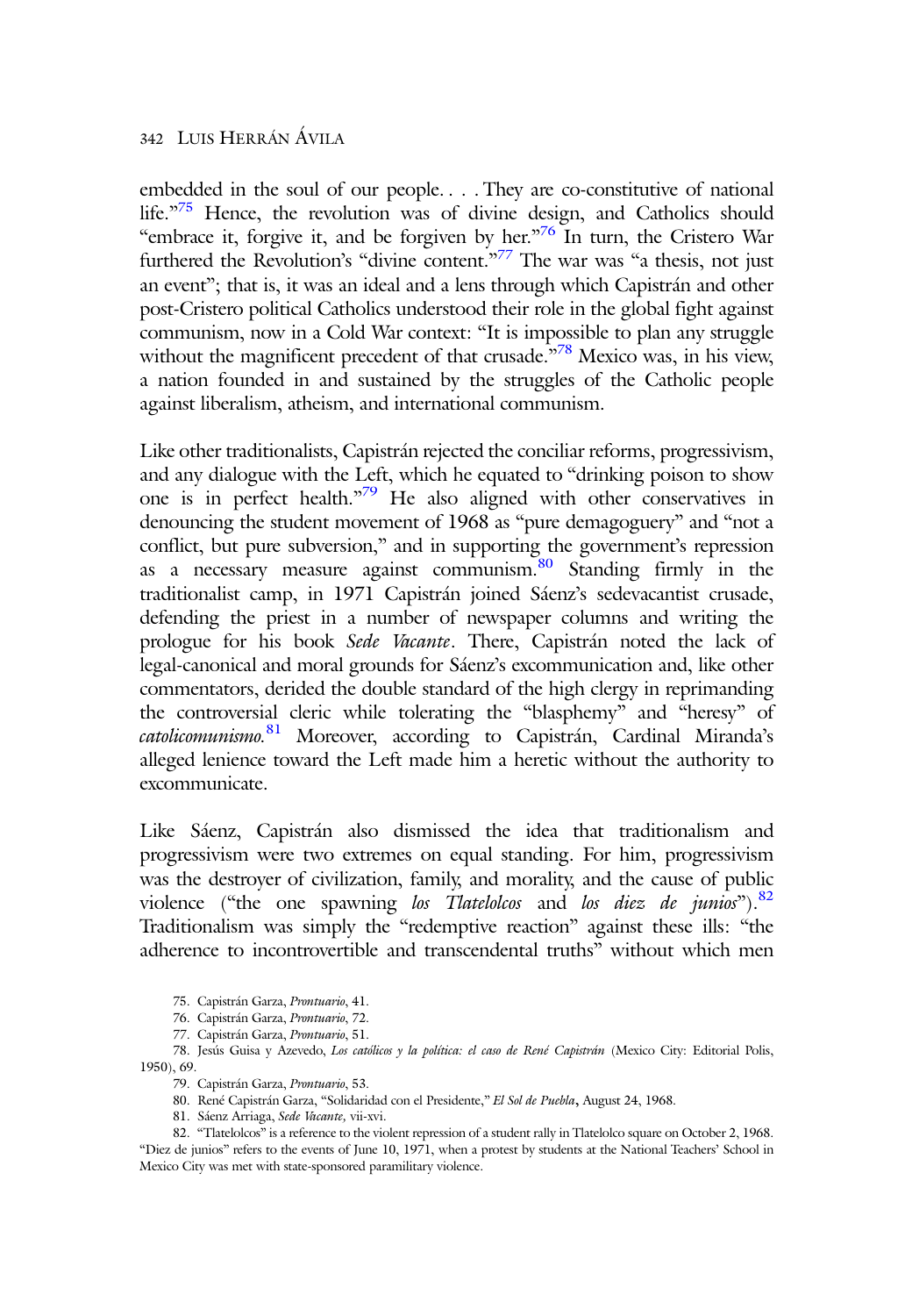would turn into beasts. In short, traditionalism was "the only acceptable extremism: the extremism of truth, order, and justice."<sup>83</sup>

## VOICES OF THE POST-CRISTERO RIGHT: COMPETING TRADITIONALISMS

Capistrán's anti-progressivism and his negotiation of Catholic national identity through a sacralized view of the Revolution had implications for how other fellow activist-intellectuals understood a divided Catholic Right. Among them was former sinarquista leader Salvador Abascal, whose trajectory of unwavering rejection of the postrevolutionary state had made him a protagonist of the post-Cristero Right.

Born in 1910 in Morelia, Michoacán, Abascal had condemned the Revolution from the 1930s onward as a godless movement directed from Washington that lacked real representation of the Mexican people. $84$  Although his term as head of sinarquismo was brief (1940–41), Abascal later credited himself with giving the organization a militant anti-revolutionary identity through paramilitary training, resulting in "a stronger mystical force [and] a greater trust between the soldiers and their leaders."<sup>85</sup> Abascal also led the utopian sinarquista experiment that was the María Auxiliadora rural colony in Baja California, which he abandoned in 1944 after breaking with the movement's leadership for their attempted reconciliation with the state and for twisting the "anti-revolutionary struggle" of the movement.<sup>86</sup> After Vatican II, Abascal expectedly sided with the traditionalists, chastising Méndez Arceo's and Iván Illich's "Marxist indoctrination and heresy," and the alleged infiltration of progressivism into Catholic Action organizations.<sup>87</sup>

With over two decades of experience in publishing (he worked for the conservative Editorial Jus and later founded Editorial Tradición), in 1967 Abascal began editing the magazine La Hoja de Combate, which became a platform to attack progressivism and settle scores in the traditionalist camp. From La Hoja, Abascal reiterated his adherence to papal authority and rebuked

87. Wilkie and Monzón Wilkie, Frente a la Revolución Mexicana, 82–84.

<sup>83.</sup> René Capistrán Garza, "Defensas fraudulentas de la excomunión a Sáenz Arriaga," El Universal, January 31, 1972.

<sup>84.</sup> James Wilkie and Edna Monzón Wilkie, Frente a la Revolución Mexicana. 17 protagonistas de la etapa constructiva, Vol. 3: Los ideólogos (Mexico City: Universidad Autónoma Metropolitana, 2002), 15. On Abascal's anti-revolutionary positions, see Salvador Abascal, La revolución antimexicana (Mexico City: Tradición, 1978).

<sup>85.</sup> Wilkie and Monzón Wilkie, Frente a la Revolución Mexicana, 41–46.

<sup>86.</sup> Wilkie and Monzón Wilkie, Frente a la Revolución Mexicana, 87-88. On Abascal's experience at the colony, see Salvador Abascal, Mis recuerdos: sinarquismo y la colonia María Auxiliadora, 1935-1944 (Mexico City: Tradición, 1980).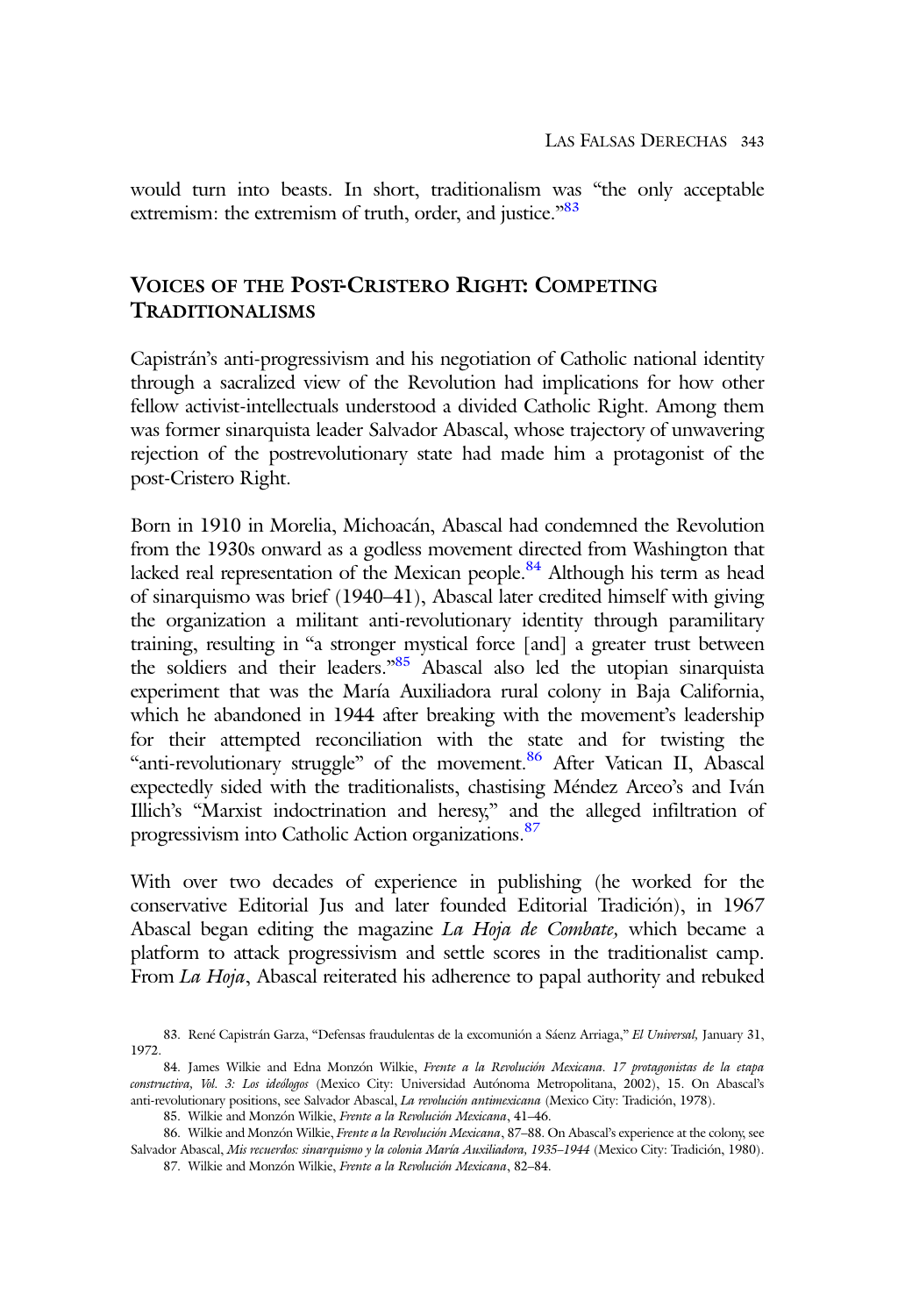the sedevacantists as *cismáticos* (fomenters of schism), given Sáenz's "unhinged" accusations against Paul VI. Abascal defended himself from the personal attacks hurled by Sáenz, who accused him of being a falsa derecha, a crypto-Jew, a "false traditionalist" and a collaborator with the "disguised enemies of the Church.<sup>388</sup> Abascal also criticized Capistrán's seemingly contradictory positions —his professed Catholicism, his pro-PRI stance, and his defense of a "Jewish, Masonic and anti-Mexican" revolution.<sup>89</sup> "We have forgotten about la Bola, the violent Revolution," wrote Abascal; "it is good to remember it, because to lose memory is to lose judgment. The wounds of the revolution have not healed. Its mutilations are perpetual, and its destruction was never compensated."<sup>90</sup>

Clashing over the historical memory of Catholic dissidence, the conflict between these traditionalists peaked in 1973, when Abascal became the target of a smear campaign and his home was attacked with stones and graffiti that read "Jews, mercenaries, papólatras." His attackers (presumably members of Los Tecos) also distributed a pamphlet signed by Anacleto González-Flores Guerrero, who, as heir to the Cristero intransigence of his father, was also one of Sáenz's most fervent defenders. The pamphlet accused TFP and MURO, as well as Abascal and his collaborator Celerino Salmerón, of being Jews, and chastised Abascal for not siding with "the Truth Revealed" and for "rabidly defending the Jew occupying the papacy."<sup>91</sup> In a rebuttal published by *La Hoja*, Salmerón reversed the anti-Semitic charge, pointing out that "the anti-pope Joaquín I" (Fr. Sáenz) and "Anacleto II" were "perfect Jews," given their tendency for intrigue and slander.<sup>92</sup> Before the incident, Abascal and González-Flores had built an amicable relationship: Abascal published some of the writings of Anacleto's father, while González-Flores helped distribute La Hoja. According to Abascal, they shared the view of "international Judaism" as the "Synagogue of Satan," but conflict arose when, in light of sedevacantism, Abascal sided with the pope. $93$  Anti-progressivism (and, in this case, a shared open and virulent anti-Semitism) proved insufficient to bracket their ideological discrepancies, their conflicting readings of the postconciliar juncture, and the sharp divide over the legitimacy of the sitting pope.

Like Sáenz and Capistrán, the group behind La Hoja (which included two of Abascal's sons, José María and Juan Bosco) invested much energy railing against Marxism, Christian Democracy, and progressivism. Akin to Los Tecos'

<sup>88.</sup> Salvador Abascal, "Siempre con el Papa," La Hoja de Combate [hereafter LHC] (September 1972): 1-2; Salvador Abascal, "Sáenz Arriaga, fuera de quicio," LHC 67 (April 1973): 1-6; Sáenz Arriaga, Sede Vacante, 328.

<sup>89.</sup> Salvador Abascal, Contra herejes y cismáticos (Mexico City: Editorial Tradición, 1973), 194-206.

<sup>90.</sup> "Qué es la Revolución," LHC 15 (December 1968): 8.

<sup>91.</sup> Salvador Abascal, "Atenta invitación a mis enemigos," LHC 71 (August 12, 1973): 1–2.

<sup>92.</sup> Celerino Salmerón, "Anacleto II, reputado maestro de la intriga y la calumnia," LHC 73 (October 1973).

<sup>93.</sup> Wilkie and Monzón Wilkie, Frente a la Revolución Mexicana, 121.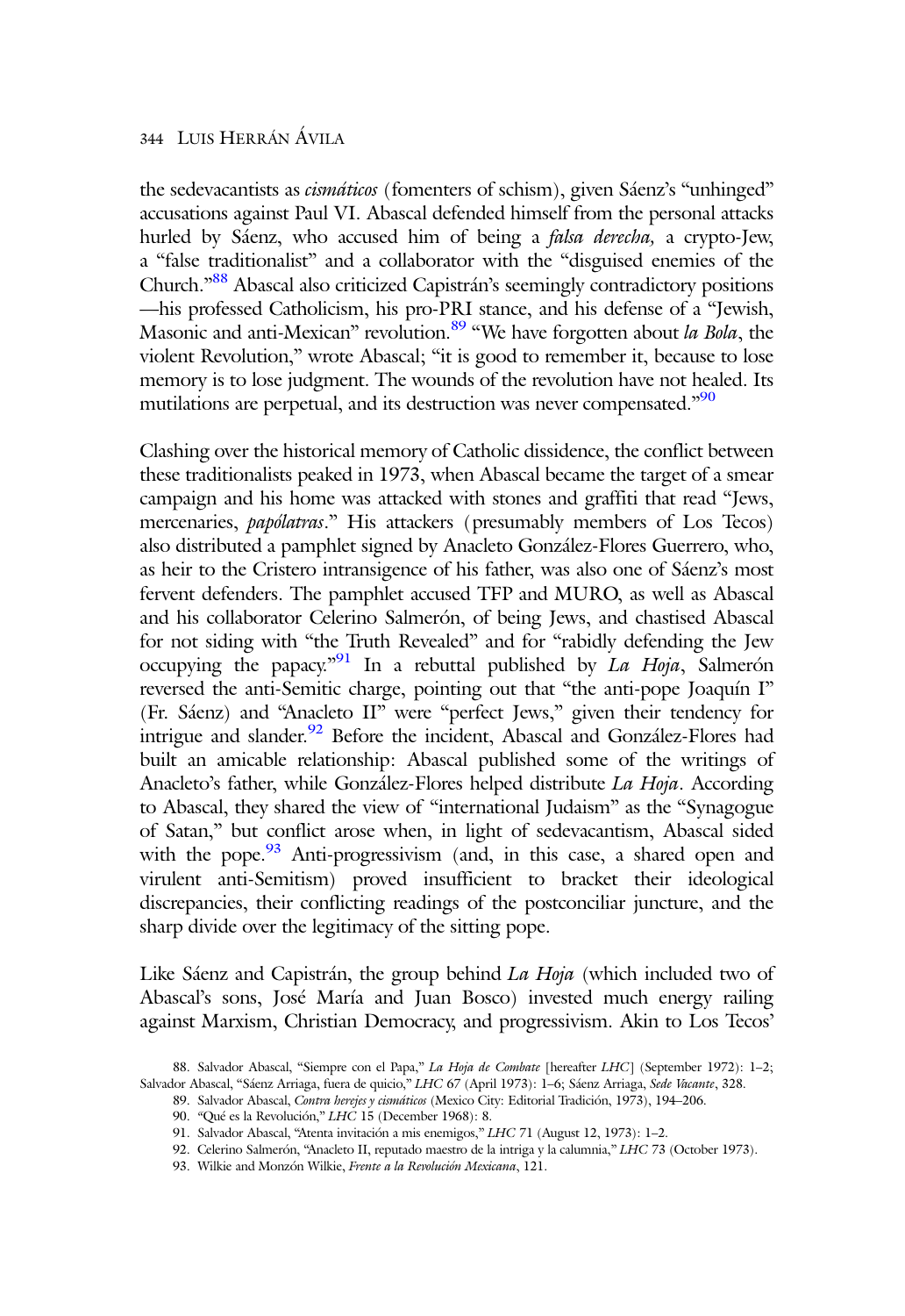magazine Réplica, La Hoja published abundantly on the moral decay of the nation, represented by counterculture, "sexual progressivism," the disintegration of traditional gender roles, and the proliferation of "terrorist" guerrillas.<sup>94</sup> La Hoja collaborators also took advantage of the public exposure given to the traditionalist-progressive divide, and participated, for instance, in the TV show Anatomías in which, exactly a week after Fr. Sáenz's appearance, José María and Juan Bosco Abascal, together with Salmerón, debated progressive priests Porfirio Miranda and Miguel Concha Malo.<sup>95</sup>

Besides concerns for public morality, another point of ideological affinity between Abascal's group and the sedevacantists was their vision of history and its projection onto the present. Together with best-selling philo-Nazi journalist Salvador Borrego, Salmerón (who was a history teacher, former sinarquista, and Abascal's closest collaborator) embraced a revisionist take on Mexico's past, decrying secularism as the legacy of the anti-Mexican forces of Judaism, liberalism, and Freemasonry.<sup>96</sup> Like Capistrán's diagnosis regarding 1968, Salmerón saw the influence of these forces in the educational system as the cause for the "failed subversion" of the student movement. He equated student protests to a cancer or virus spreading through the social body, a trope also used recurrently by Borrego in his column in La Hoja.<sup>97</sup> These anxieties about leftist infiltration facilitated by the loss of morality remained a significant point of convergence between these two competing groups of traditionalists. In fact, as Austreberto Martínez has analyzed, prior to the rupture, sedevacantists Antonio Rius Facius (Sáenz's biographer) and Gloria Riestra (a Catholic poet and a pupil of Sáenz) often collaborated with La Hoja de Combate, turning it into a space of joint traditionalist denunciation against progressivism.<sup>98</sup>

Capistrán's views on the revolution and Sáenz's defiance of papal authority allowed Abascal's group to situate themselves as bearers of traditionalist anti-revolutionary orthodoxy. A significant move in that direction took place in 1971, when Abascal and Salmerón participated in the founding of the

94. Elba González, "La moda, arma del comunismo," LHC 71 (August 1973): 12–13; "Edicto del cardenal de Guadalajara sobre la desnudez de la mujer moderna," LHC 7 (April 1968): 7.

95. A transcription of one of these debates, which revolved around the purported compatibility between Marxism and Christianity, can be found in "¿Fue Cristo un guerrillero o un revolucionario?" LHC 47 (August 1971): 1–13.

<sup>96.</sup> Both authors wrote extensively about Mexican history, with Borrego stressing the role of liberalism, Marxism, and Judaism as obstacles to the unfolding of the authentic Mexican nation. Salmerón defended the colonial past as the core of national identity and deemed conservative icons such as Agustín de Iturbide to be the true makers of the nation. See Celerino Salmerón, En defensa de Iturbide: tres artículos periodísticos y un discurso en el Metropolitan (Mexico City: Tradición, 1974); and Salvador Borrego, América Peligra (Mexico City: Aldo, 1966).

<sup>97.</sup> Celerino Salmerón, "El porvenir de Méjico," LHC 20 (May 1969): 1–2.

<sup>98.</sup> Antonio Rius Facius, "Infiltración marxista en el clero de Hispanoamérica," LHC 8 (May 1968): 1–4. Gloria Riestra, "Tormenta sobre la iglesia," LHC 43 (March 1971): 16–20. On the earlier convergence of competing traditionalisms in La Hoja de Combate, see Martínez Villegas, "Tradicionalismo y conservadurismo," 260-261.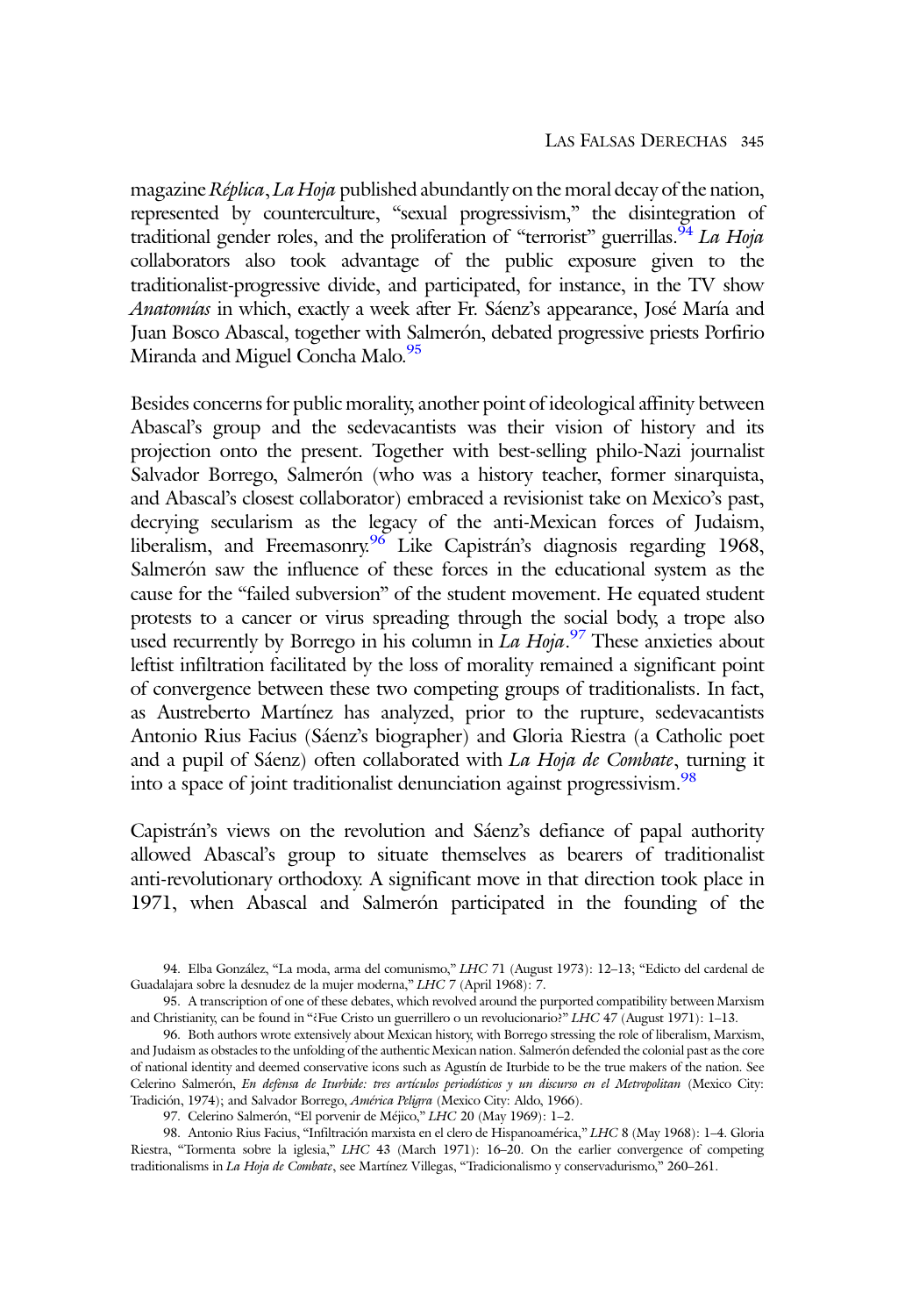Traditionalist Civic Movement (MCT). The MCT sought to reclaim the contested field of the Catholic derechas to combat what they saw as the growing cultural hegemony of progressivism and the Left, and to promote Catholic morality, patriotism, and obedience to the papacy.<sup>99</sup> With chapters across central and northern Mexico, the MCT claimed to represent a "strong current of public opinion" that rejected both progressivism and the "false traditionalism" of those who held "a satanic hatred toward the Pope."<sup>100</sup>

One of the pillars of the MCTwas the magazine Integridad, founded in 1968 in the northern city of Monterrey. Integridad became a point of tense coexistence between traditionalists, showcasing anti-progressive pieces from MURO members, sedevacantists such as Sáenz and Riestra, and an array of traditionalists from Spain and Latin America (including Los Tecos' nemesis, Plinio Corrêa of the TFP).<sup>101</sup> Prior to the rupture over sedevacantism, *Integridad* represented the possibility of a united traditionalism, bound by the militant rejection of progressivism and the intransigent legacy of the Cristero War, which also held a transnational resonance. "Tolerance is claudication," wrote Fr. Jesús Urteaga, an Opus Dei priest and TV celebrity from Spain; "tolerance toward blunder is the fornication of truth! . . . We admire the redemptive blood of our martyrs . . . but oh Lord, martyrdom is too great a reward for us . . . We, the Christians of today do not have the vocation of martyrs, but that of warriors . . . Christ lives, Christ rules, Christ prevails . . . iViva Cristo Rey!" 102

As exemplified by *Integridad*'s broad traditionalist scope and international reach, the participation of Abascal and Salmerón in the MCT did not limit their outlook to the shifting terrain of Mexico's Catholic Right. Both addressed the broader Cold War context, and as Louise Walker has noted for Mexican middle-class conservatives, they paid special attention to the rise of Salvador Allende in Chile and the lessons it provided for Mexican Catholics.<sup>103</sup> In 1970, for instance, Abascal wrote about a "double victory for Marxism": "the deification" and "Masonic canonization" of former president Lázaro Cárdenas (who had passed away in October); and "the treason of the Christian Democrats against the Chilean people" (that is, the election of Allende).<sup>104</sup> As events unfolded in

<sup>99.</sup> "Proclama del Movimiento Cívico Tradicionalista," LHC 35 (August 1970): 24.

<sup>100.</sup> "Movimiento Cívico Tradicionalista de México. Boletín informativo," LHC 42 (March 1971): 4; Celerino Salmerón, "Avanza el Movimiento Cívico Tradicionalista," LHC 5 (August 1972): 11–12.

<sup>101.</sup> Eventually this coexistence became untenable, given the embrace of another traditionalist schismatic current (Lefevbrism) by the leadership of Integridad, and a deep conflict with the Vatican in the 1980s. Martínez Villegas, "Tradicionalismo y conservadurismo," 256–257, 288–289.

<sup>102.</sup> Jesús Urteaga, "Intransigencia," Integridad 1 (November 1968): 3.

<sup>103.</sup> See Louise Walker, Waking from the dream: Mexico's Middle Classes after 1968 (Stanford: Stanford University Press, 2015), chapt. 2.

<sup>104.</sup> Salvador Abascal, "Dos grandes triunfos del marxismo," LHC 38 (November 1970): 20.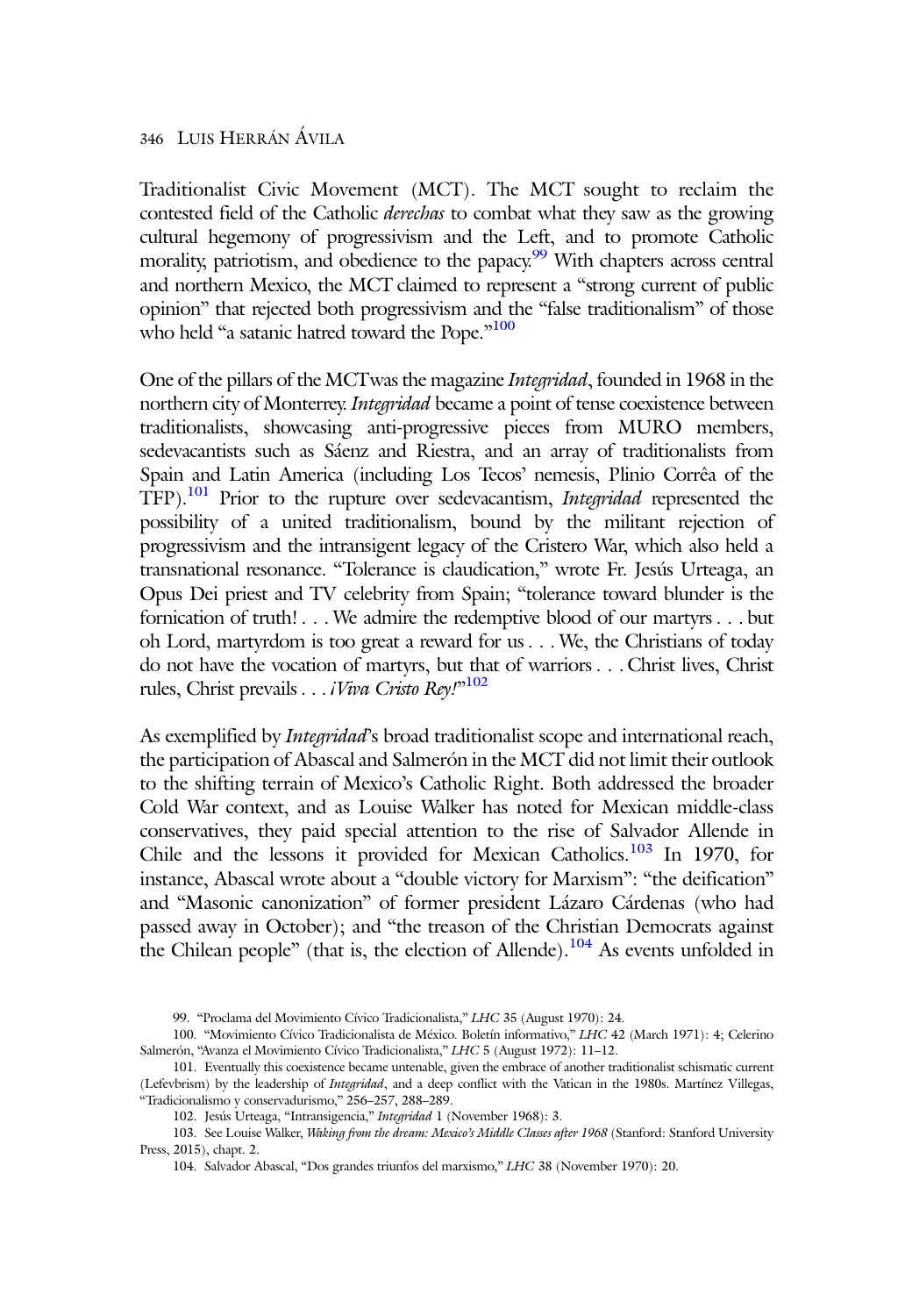Chile, Salmerón lamented the rising cost of living for Chileans, the exacerbation of class struggle, and the complicity of Christian Democracy and the progressive clergy with the tyranny of "a Marxist Jew." Salmerón found parallels in Mexico: notwithstanding president Luis Echeverría's own anticommunist views and repressive policies, he blamed the rising cost of living and the growing distrust toward the PRI on the president's supposed "socialist orientation" and pro-Allende stance.<sup>105</sup>

In the wake of the Chilean coup, Abascal and Salmerón extolled the patriotism of the Chilean military, but saw little potential for a similar anticommunist putsch in Mexico, where, they claimed, the success of the atheist state had undermined the "moral reserves" of Catholics and their willingness to engage in an armed rebellion similar to that of  $1926$ .<sup>106</sup> Given these circumstances, wrote Abascal, only the punishment and martyrdom of living under a Marxist tyranny could shift the scale for Mexican Catholics. Their understanding of Mexican reality in light of the Chilean juncture gave them a blueprint for the battles that lay ahead.

Illustrative of this moment of right-wing radicalization, in 1974 the MCT gave birth to the Falanges Tradicionalistas Mejicanas, an organization that claimed to carry the torch of Catholic Action to infuse it with the sense of urgency created by progressivism, leftist agitation, sedevacantism, and the events in Chile. With the Virgin of Guadalupe, Agustín de Iturbide, and the Archangel Michael as their main symbols, these self-designated traditionalist and anti-revolutionary Falanges aimed to combat "international Masonic Jewry" at the grassroots and prepare for "the imminent coming of a Marxist tyranny" by instilling truth, faith, and tradition among an informed, united, and active Catholic public.<sup>107</sup> Operating under the shadow of the MCT, the Falanges were not a numerous group, but remained active as a militant and intergenerational paramilitary group at least throughout the  $1980s$ .<sup>108</sup>

The claim to an authentic anti-revolutionary traditionalism was a reflection of the struggles within the camp of las derechas. These struggles renewed lay Catholics' faith in the power of civic (and, in the case of the Falanges, potentially violent) mobilization, and the recruitment of active followers (especially young people) to nurture new movements, with the expectation that the embers of Mexico's religious conflict were on the verge of being rekindled.

<sup>105.</sup> Celerino Salmerón, "Méjico y Chile: ¿ambos de la mano hacia el desastre?" LHC 71 (August 1973): 14–15.

<sup>106.</sup> Salvador Abascal, "El golpe de estado militar en Chile," LHC 73 (October 1973):, 1–2.

<sup>107.</sup> "Proclama de las Falanges Tradicionalistas Mejicanas," LHC 71 (March 1974): 8–9.

<sup>108.</sup> "Los mejicanos con jota," Contenido, June 1981, 28–37; Edgar González Ruiz, Los otros cristeros y su presencia en Puebla (Puebla: BUAP; Cuadernos del Archivo Histórico Universitario, 2004), 393-394.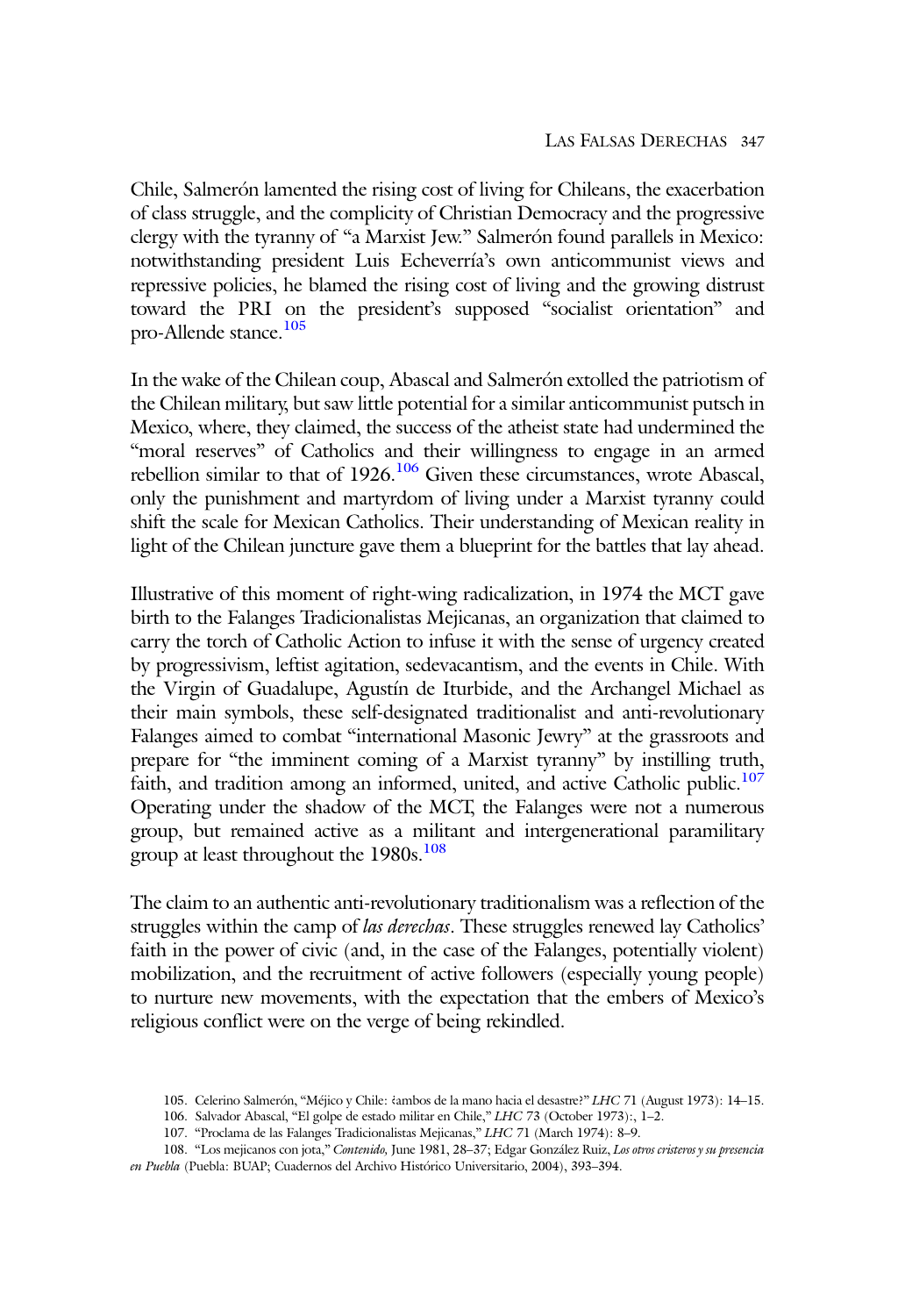## CONCLUSIONS: CONFLICT AND CONVERGENCE AMONG LAS MUCHAS DERECHAS

Occurring at a moment of heightened tensions in the aftermath of the Tlatelolco massacre and the debates over the postconciliar church, the excommunication of Fr. Sáenz was a watershed for Mexican traditionalists. It also carried great political significance for other sectors of Catholicism and the broader Mexican society. Mexico's Cold War polarizations gave traditionalists an opportunity to close ranks and wage battles against the threat of Judeo-communist progressivism, using the defense of tradition, orthodoxy, and truth as their banner. Yet, the plurality of competing views in the broader constellation of the Catholic Right stood in the way of a cohesive response to these challenges.

While divisions among Catholics were not new, these internecine struggles hold broader implications for the history of how Catholics experienced and shaped Mexico's Cold War. Since the revolution, lay and clerical conservative Catholics had developed a range of discursive and active strategies to reassert the role of Catholicism as the core of national identity and defend it from its purported enemies. With the Cristero War as a shared point of reference to legitimate their positions, the figures I have discussed here used a variety of public platforms to air their differences and identify friends and enemies across the spectrum of Catholicism. Notably, their virulent anti-Semitism was a key component in the identification of, and engagement with, such enemies. This, coupled with their anti-communism, accentuated their intransigence and conspiratorial outlook, and exacerbated their sense of besiegement by multiple global forces.<sup>109</sup>

In their own right, Saénz, Capistrán, and Abascal were heirs to different strands of the post-Cristero Right, which was the shifting ground from which they confronted the perceived leftist threat, and navigated both the ambivalent relationship with the postrevolutionary state and the polarization between traditionalists and progressives. The case of Capistrán—a former Cristero who made amends with the postrevolutionary state—defied the default identification of traditionalists as anti-revolutionaries (an identification that

<sup>109.</sup> Anti-Semitism remains understudied in the Mexican context, at least in comparison to other Latin American cases. For valuable studies, mostly pertaining to the pre-Cold War period, see Laura Pérez Rosales, "Anti-Cardenism and Anti-Semitism in Mexico, 1934–1940," in The Jewish Diaspora in Latin America, David Sheining and Lois Baer Barr, eds. (New York: Routledge, 2019), 183–198; Pablo Yankelevich, "Extranjería y antisemitismo en el México posrevolucionario" Interdisciplina 2:4 (2014): 143–159; Claudio Lomnitz, Antisemitismo y la ideología de la revolución mexicana (Mexico City: Fondo de Cultura Económica, 2010); Judit Bokser, "El antisemitismo: recurrencias y cambios históricos," Revista Mexicana de Ciencias Políticas y Sociales 44:182-3 (2001): 101-132; and Alicia Gojman de Backal, Camisas, escudos y desfiles militares. Los Dorados y el antisemitismo en México, 1934–1940 (Mexico City: Fondo de Cultura Económica, 2000).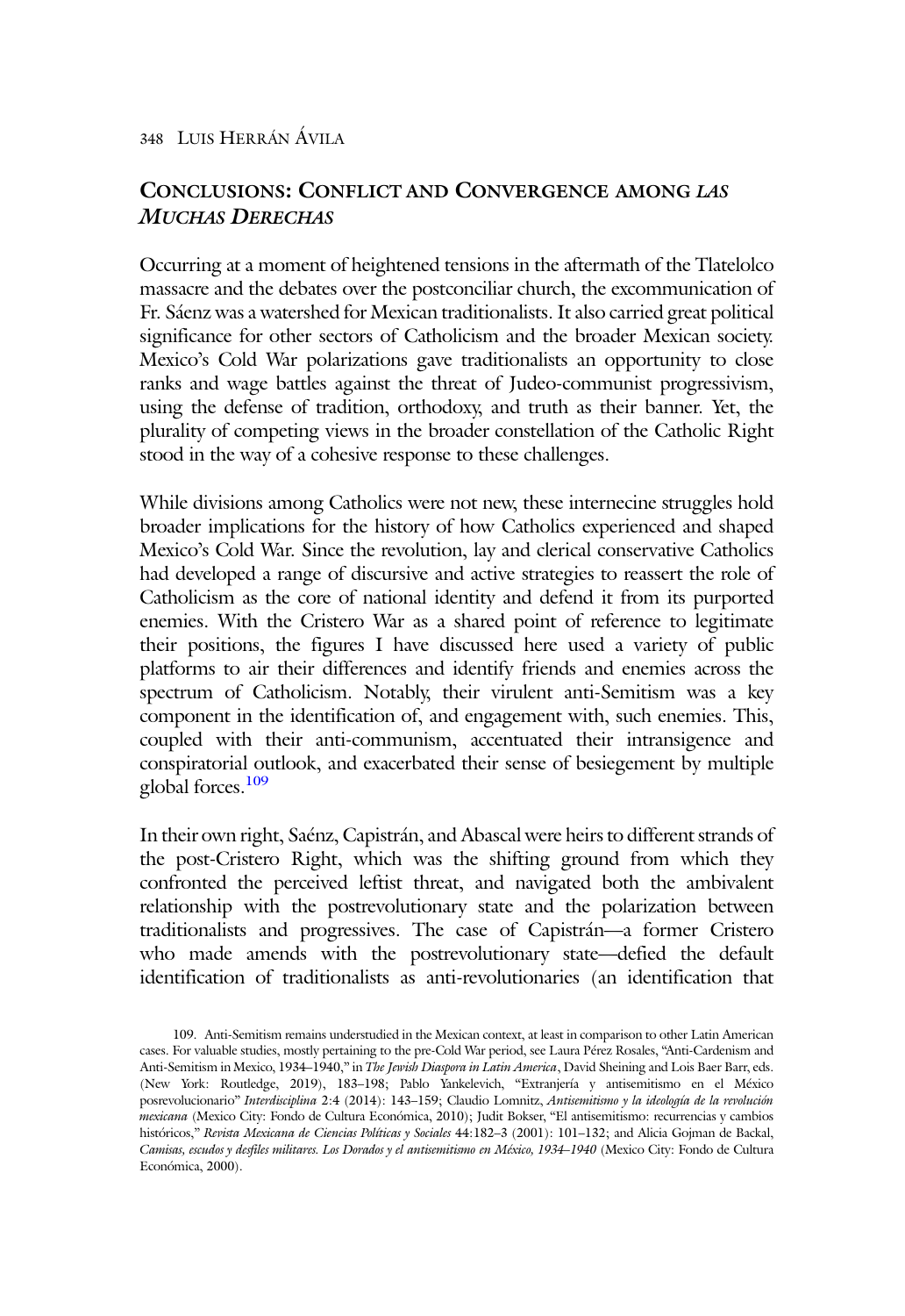Abascal and Sáenz fully embraced). It also illustrates the complexities of post-Cristero Catholic identity in the wake of Vatican II and in relation to the PRI's own contradictory revolutionary legacies and anticommunist policies.

Traditionalists constantly policed and redefined the boundaries of their imagined communities around issues of tradition and orthodoxy in response to their context. Notions such as Sáenz's falsas derechas are revealing of how unstable these boundaries could become in moments of crisis, and the degree to which enforcing them could be as important as—or in fact, integral to—combatting the Jewish-Masonic-communist enemies. While operating in relatively small circles and often in secrecy, traditionalists also partook in the public sphere, where they articulated their positions, criticized their opponents, and sought to build alliances. Besides their activist trajectory linking the contested memory of the Cristero past to their present, Sáenz, Capistrán, and Abascal had the ability to bring their anti-progressivism to broader audiences by airing their views and settling their scores in the local and national press and on television. This highlights their role as public intellectuals, a status too often denied to spokesmen (and spokeswomen) of the Right.<sup>110</sup> It also brings to the fore the social forces they represented (small or large) and how they contributed to shaping ideas about the intersections of religion, politics, and the idea of the Catholic nation.

As Pensado and Walker have suggested, a more robust picture of Mexico's Cold War, especially in the aftermath of 1968, requires more thorough studies of conservative action and reaction to critical junctures, both national and international.<sup>111</sup> In the conflicts analyzed here, the traditionalists' reading of the battle against secularism, atheism, and anticlerical violence as a global phenomenon—not merely local or national—was rooted in enduring narratives of the Cristero War as a struggle with implications beyond borders. The Cold War outlook contributed to this blurring of distinctions between local, national, and international conflicts. The traditionalist-progressive divide and the scuffles over Sáenz's sedevacantism were part of broader debates about the methods and orientation of global anticommunism.

These former Cristeros, frustrated sinarquistas, and fervent sedevacantists shared a sense of Catholic purpose, made connections between national and international

<sup>110.</sup> As Ibarrola notes in her study of Rius Facius, many Catholic intellectuals did not operate in academic or state-sponsored cultural circles, limiting the broader dissemination of their ideas and views about history and society. Ibarrola Martínez, "Rupturas en el integrismo," 166–167. Manuel Gómez Morín and Efrain González Luna, who were part of the core group that founded the National Action Party, are notable exceptions to this exclusion of right-wing figures from the "public intellectual" label.

<sup>111.</sup> See Pensado, Rebel Mexico; and Walker, Waking from the Dream.